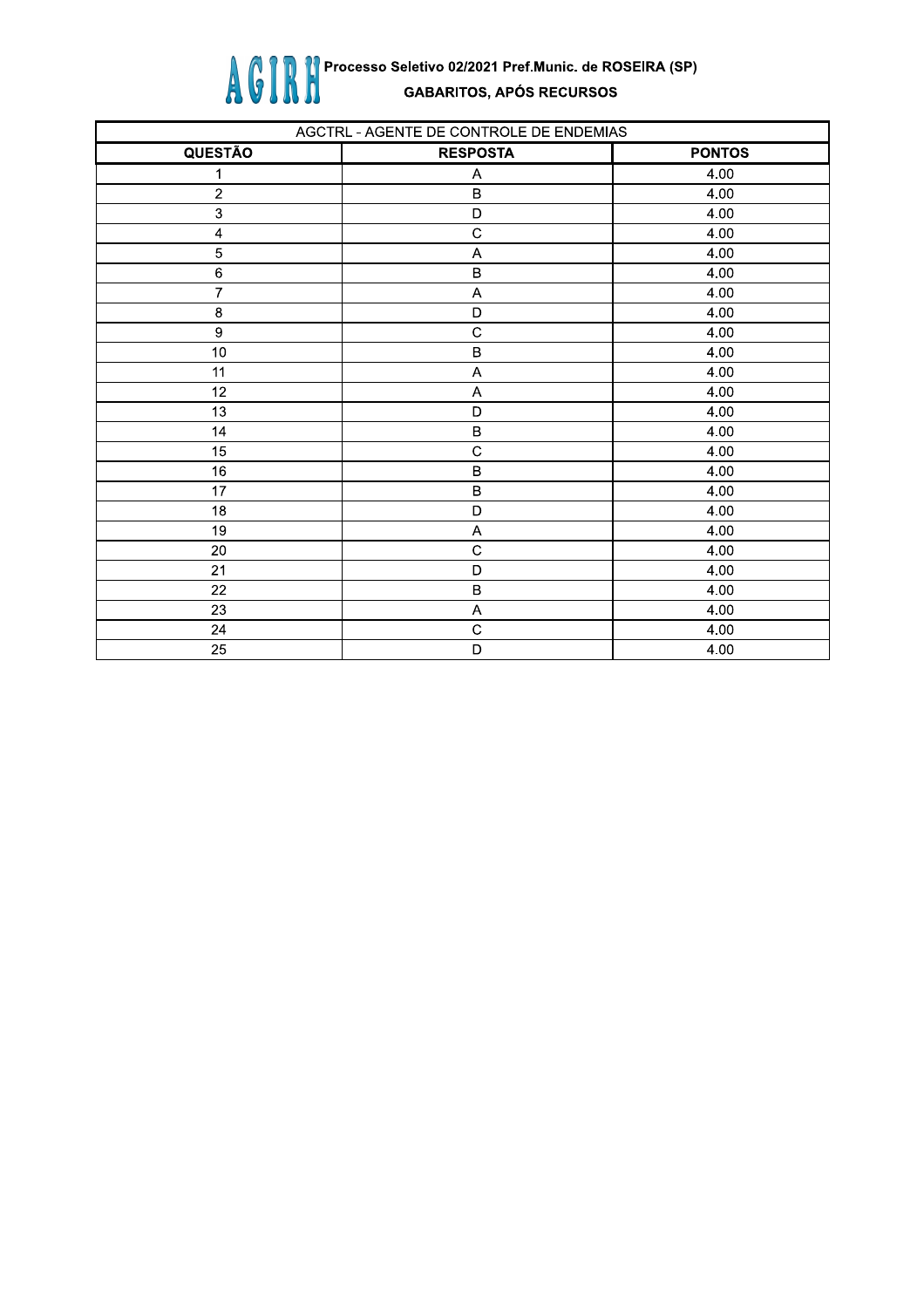

| AGSAUD - AGENTE COMUNITÁRIO DE SAÚDE |                           |               |
|--------------------------------------|---------------------------|---------------|
| <b>QUESTÃO</b>                       | <b>RESPOSTA</b>           | <b>PONTOS</b> |
| 1                                    | D                         | 4.00          |
| $\sqrt{2}$                           | D                         | 4.00          |
| $\ensuremath{\mathsf{3}}$            | $\mathbf C$               | 4.00          |
| $\overline{\mathbf{4}}$              | $\mathsf A$               | 4.00          |
| $\mathbf 5$                          | $\boldsymbol{\mathsf{A}}$ | 4.00          |
| $\,6\,$                              | $\overline{C}$            | 4.00          |
| $\overline{7}$                       | $\mathsf A$               | 4.00          |
| $\bf8$                               | D                         | 4.00          |
| $\boldsymbol{9}$                     | $\boldsymbol{\mathsf{A}}$ | 4.00          |
| $10\,$                               | $\sf B$                   | 4.00          |
| 11                                   | A                         | 4.00          |
| 12                                   | D                         | 4.00          |
| 13                                   | Α                         | 4.00          |
| 14                                   | $\mathsf{C}$              | 4.00          |
| 15                                   | $\sf B$                   | 4.00          |
| $16\,$                               | $\mathsf A$               | 4.00          |
| 17                                   | A                         | 4.00          |
| 18                                   | $\mathsf{C}$              | 4.00          |
| 19                                   | D                         | 4.00          |
| $20\,$                               | $\mathbf C$               | 4.00          |
| 21                                   | $\sf B$                   | 4.00          |
| 22                                   | A                         | 4.00          |
| 23                                   | D                         | 4.00          |
| 24                                   | $\mathsf{C}$              | 4.00          |
| 25                                   | D                         | 4.00          |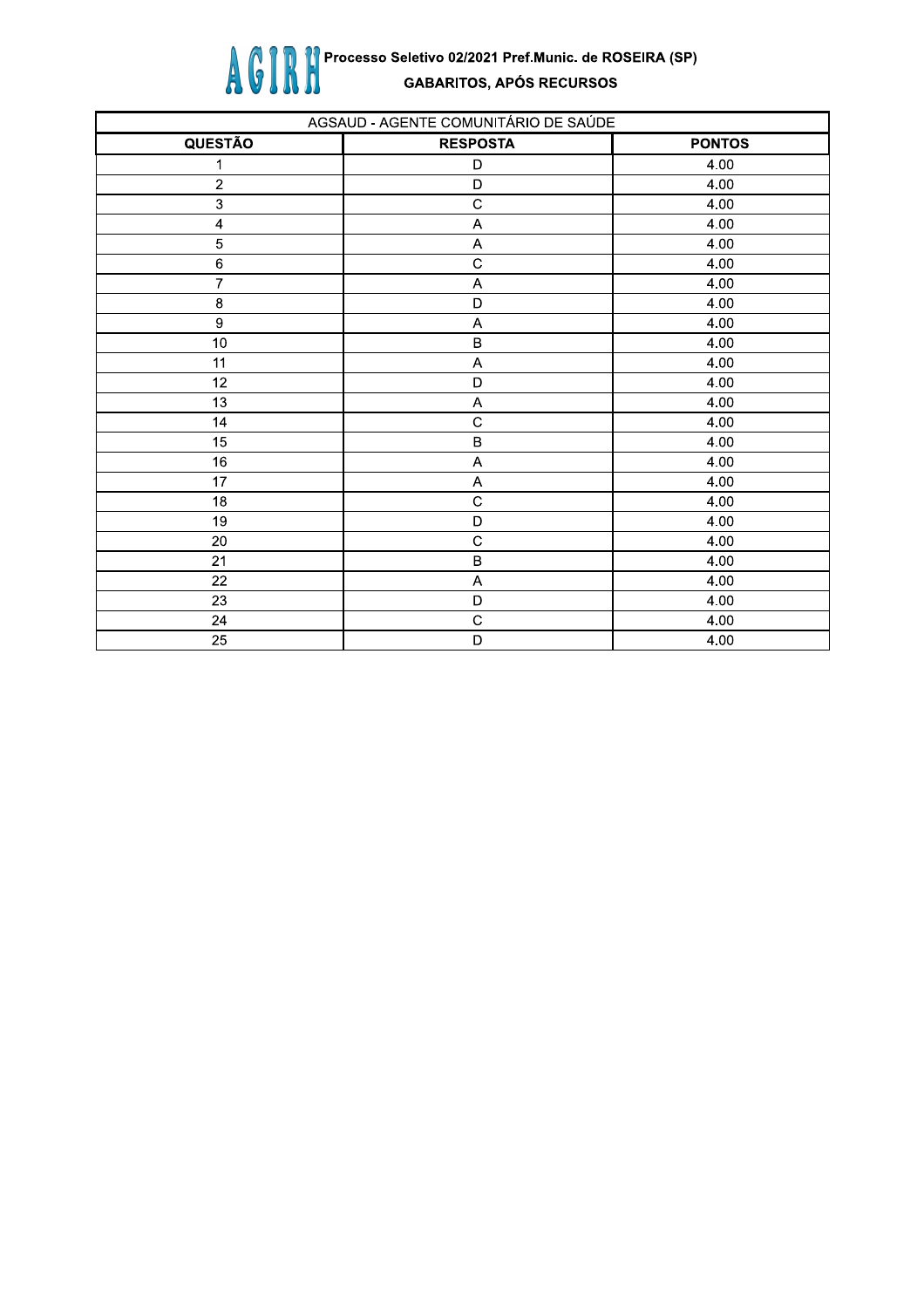

| AJUDG - AJUDANTE GERAL |                            |               |
|------------------------|----------------------------|---------------|
| <b>QUESTÃO</b>         | <b>RESPOSTA</b>            | <b>PONTOS</b> |
| 1                      | A                          | 4.00          |
| $\boldsymbol{2}$       | $\mathsf D$                | 4.00          |
| $\mathsf 3$            | $\boldsymbol{\mathsf{A}}$  | 4.00          |
| $\pmb{4}$              | $\mathsf D$                | 4.00          |
| 5                      | $\mathbf C$                | 4.00          |
| $\,6\,$                | $\mathsf{C}$               | 4.00          |
| $\overline{7}$         | $\mathsf D$                | 4.00          |
| $\bf 8$                | $\overline{C}$             | 4.00          |
| $\boldsymbol{9}$       | D                          | 4.00          |
| 10                     | $\, {\bf B}$<br>(alterada) | 4.00          |
| 11                     | A                          | 4.00          |
| 12                     | $\mathbf C$                | 4.00          |
| 13                     | $\mathsf D$                | 4.00          |
| 14                     | $\sf B$                    | 4.00          |
| 15                     | D                          | 4.00          |
| 16                     | $\sf B$                    | 4.00          |
| 17                     | A                          | 4.00          |
| 18                     | $\mathbf C$                | 4.00          |
| 19                     | D                          | 4.00          |
| 20                     | A                          | 4.00          |
| 21                     | $\overline{C}$             | 4.00          |
| 22                     | D                          | 4.00          |
| 23                     | D                          | 4.00          |
| 24                     | $\mathsf C$                | 4.00          |
| 25                     | D                          | 4.00          |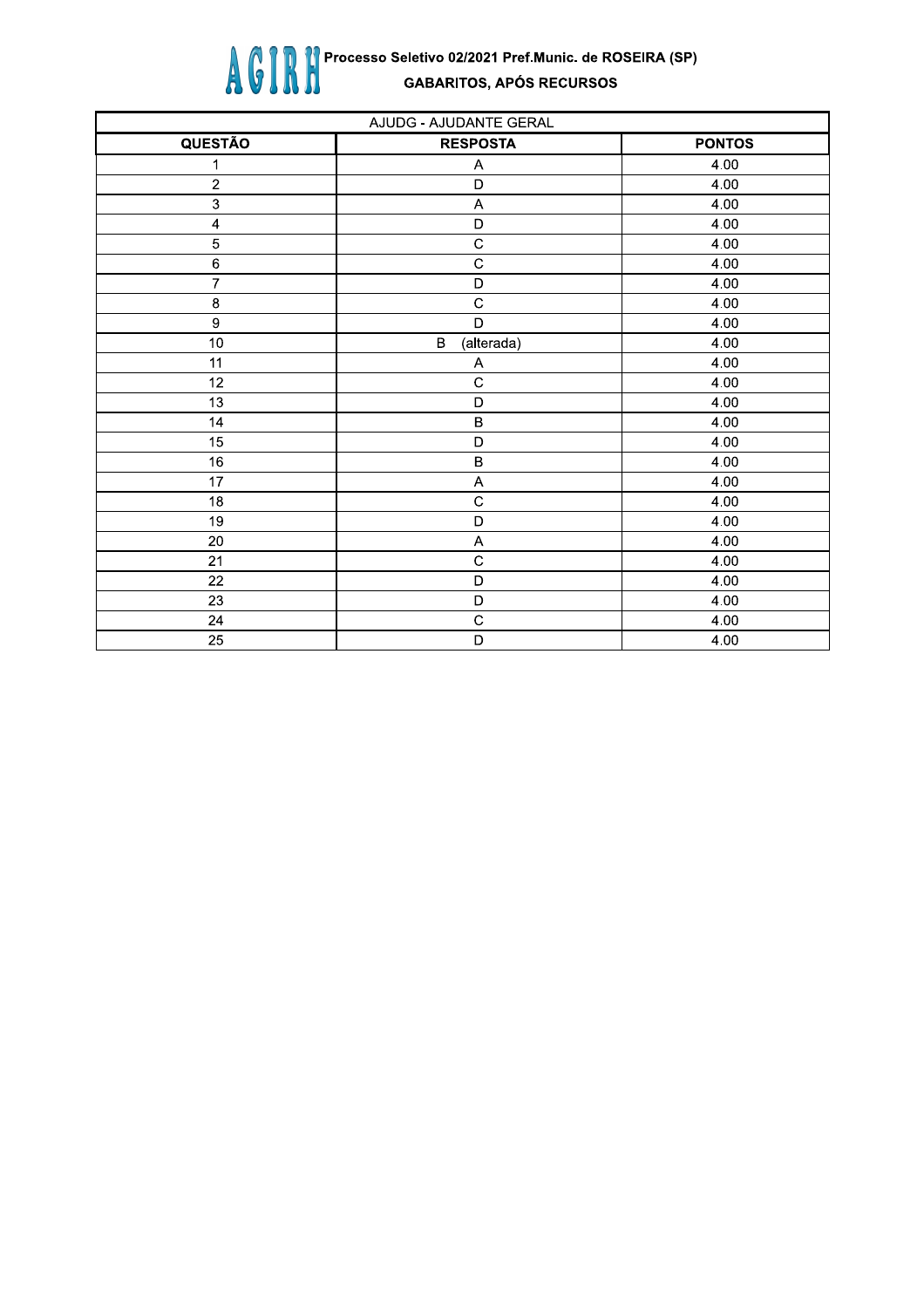

| COZHR - COZINHEIRO      |                           |               |
|-------------------------|---------------------------|---------------|
| <b>QUESTÃO</b>          | <b>RESPOSTA</b>           | <b>PONTOS</b> |
| 1                       | D                         | 4.00          |
| $\overline{c}$          | $\overline{C}$            | 4.00          |
| $\mathbf{3}$            | $\overline{c}$            | 4.00          |
| $\overline{\mathbf{4}}$ | $\mathsf{D}$              | 4.00          |
| 5                       | A                         | 4.00          |
| $\,6\,$                 | D                         | 4.00          |
| $\overline{7}$          | A                         | 4.00          |
| $\bf 8$                 | $\sf B$                   | 4.00          |
| $\overline{9}$          | $\overline{C}$            | 4.00          |
| 10                      | $\sf B$                   | 4.00          |
| 11                      | $\boldsymbol{\mathsf{A}}$ | 4.00          |
| 12                      | $\mathsf{D}$              | 4.00          |
| 13                      | $\boldsymbol{\mathsf{A}}$ | 4.00          |
| 14                      | $\mathbf C$               | 4.00          |
| 15                      | $\sf B$                   | 4.00          |
| 16                      | $\overline{\mathsf{A}}$   | 4.00          |
| 17                      | (alterada)<br>A           | 4.00          |
| 18                      | D                         | 4.00          |
| 19                      | $\sf B$                   | 4.00          |
| 20                      | $\mathsf{D}$              | 4.00          |
| 21                      | A                         | 4.00          |
| 22                      | A                         | 4.00          |
| 23                      | $\sf B$                   | 4.00          |
| 24                      | D                         | 4.00          |
| 25                      | $\mathsf C$               | 4.00          |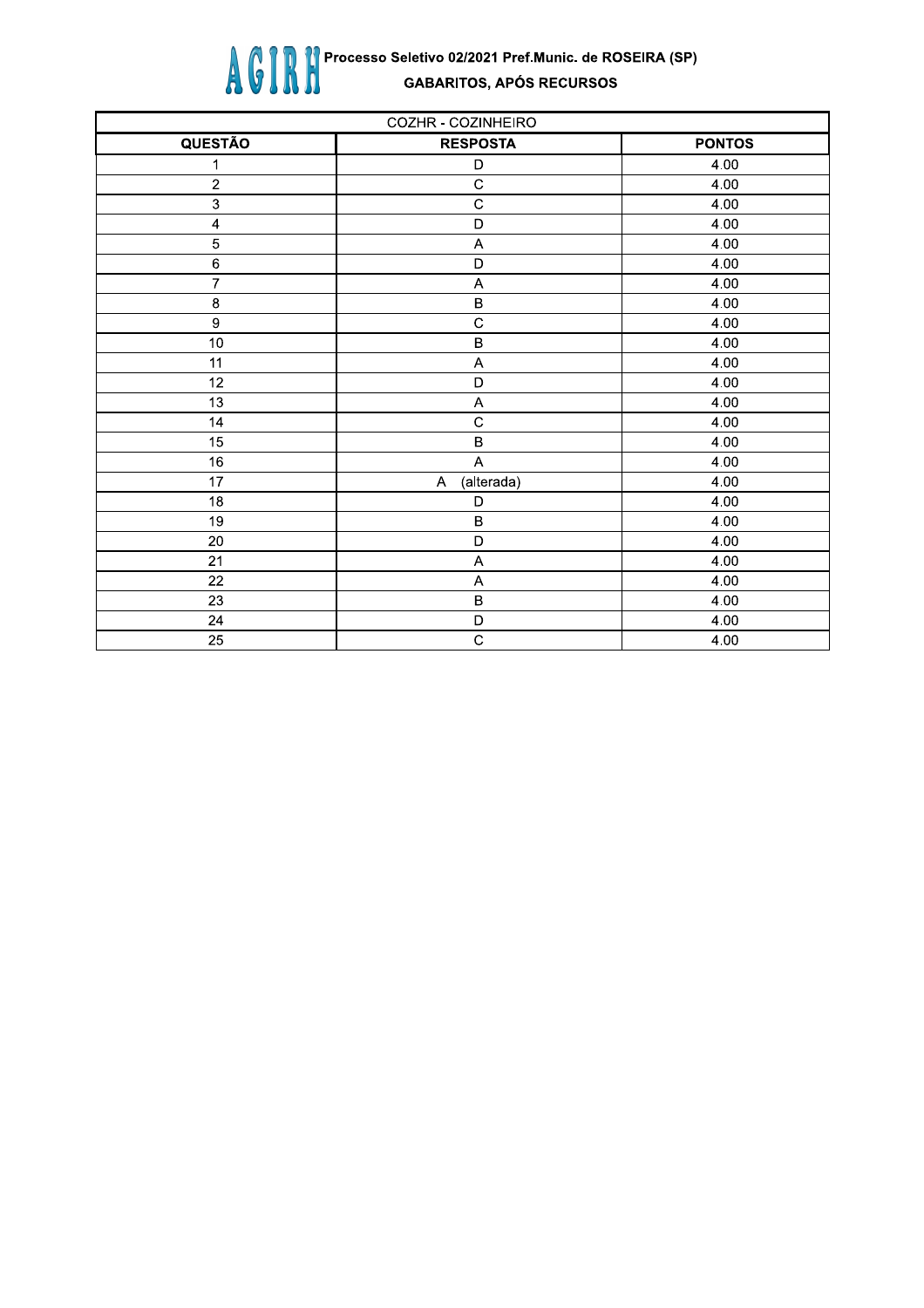

| ENF40 - ENFERMEIRO 40 h/semana * (MANHÃ) |                 |               |
|------------------------------------------|-----------------|---------------|
| <b>QUESTÃO</b>                           | <b>RESPOSTA</b> | <b>PONTOS</b> |
| 1                                        | Α               | 4.00          |
| $\sqrt{2}$                               | $\mathsf{C}$    | 4.00          |
| $\ensuremath{\mathsf{3}}$                | $\sf B$         | 4.00          |
| $\pmb{\mathcal{L}}$                      | D               | 4.00          |
| $\mathbf 5$                              | $\mathsf{C}$    | 4.00          |
| $\,6\,$                                  | Anulada         | 4.00          |
| $\overline{7}$                           | Anulada         | 4.00          |
| $\bf 8$                                  | Anulada         | 4.00          |
| $\boldsymbol{9}$                         | B               | 4.00          |
| $10$                                     | D               | 4.00          |
| 11                                       | A               | 4.00          |
| 12                                       | A               | 4.00          |
| 13                                       | D               | 4.00          |
| 14                                       | $\sf B$         | 4.00          |
| 15                                       | $\mathsf{C}$    | 4.00          |
| 16                                       | $\mathsf{C}$    | 4.00          |
| 17                                       | A               | 4.00          |
| 18                                       | $\sf B$         | 4.00          |
| 19                                       | $\mathsf C$     | 4.00          |
| 20                                       | D               | 4.00          |
| 21                                       | $\sf B$         | 4.00          |
| 22                                       | A               | 4.00          |
| 23                                       | D               | 4.00          |
| 24                                       | $\mathsf C$     | 4.00          |
| 25                                       | D               | 4.00          |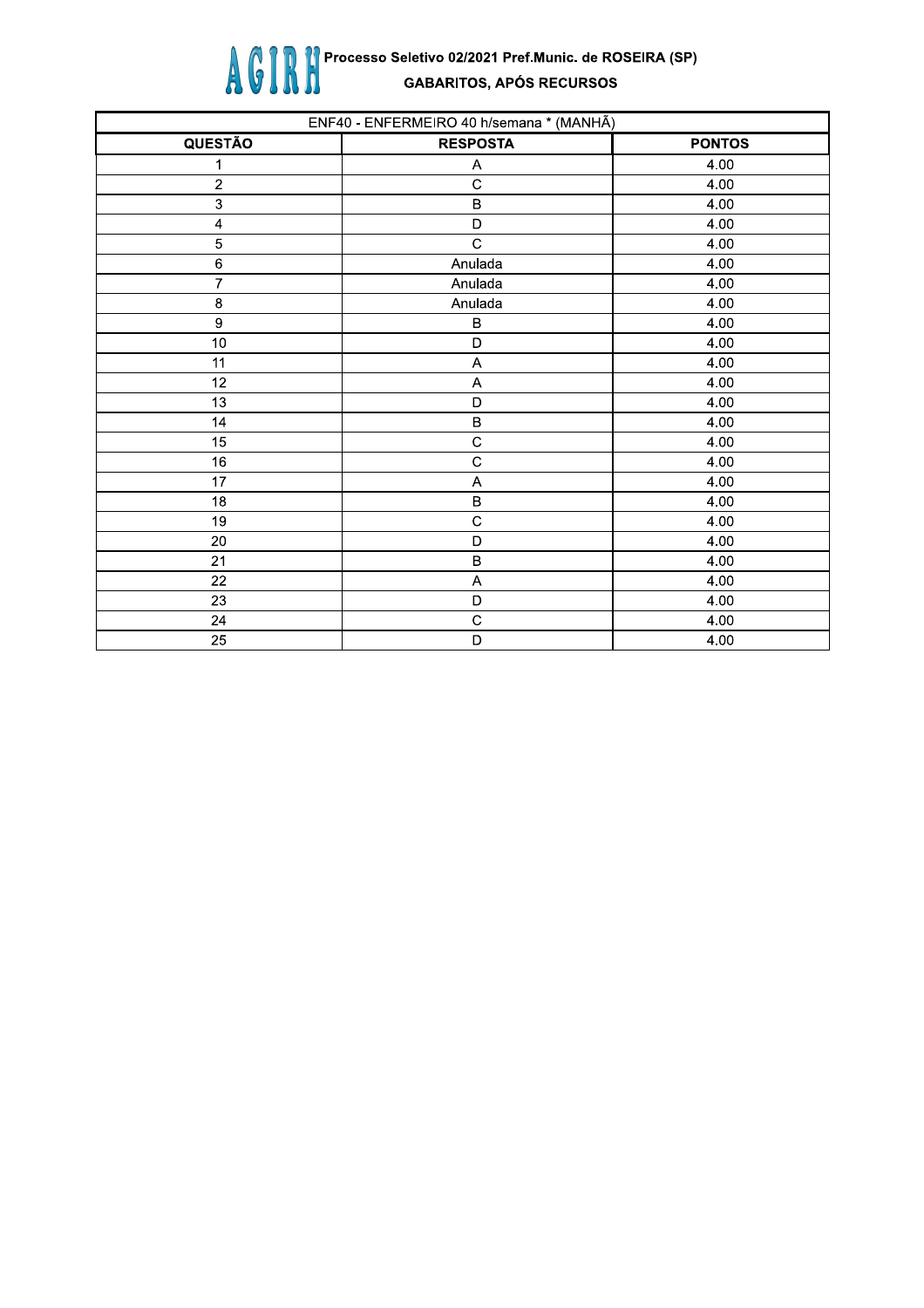

| ENFR36 - ENFERMEIRO 36 h/semana |                 |               |
|---------------------------------|-----------------|---------------|
| <b>QUESTÃO</b>                  | <b>RESPOSTA</b> | <b>PONTOS</b> |
| 1                               | D               | 4.00          |
| $\sqrt{2}$                      | A               | 4.00          |
| $\mathsf 3$                     | $\sf B$         | 4.00          |
| $\pmb{\mathcal{L}}$             | $\mathsf{C}$    | 4.00          |
| $\mathbf 5$                     | $\mathsf B$     | 4.00          |
| $\,6\,$                         | $\sf B$         | 4.00          |
| $\overline{7}$                  | A               | 4.00          |
| $\bf 8$                         | $\sf B$         | 4.00          |
| $\boldsymbol{9}$                | $\mathsf{C}$    | 4.00          |
| $10$                            | D               | 4.00          |
| 11                              | $\overline{A}$  | 4.00          |
| 12                              | D               | 4.00          |
| 13                              | $\overline{c}$  | 4.00          |
| 14                              | A               | 4.00          |
| 15                              | D               | 4.00          |
| 16                              | $\mathsf{C}$    | 4.00          |
| 17                              | $\sf B$         | 4.00          |
| 18                              | $\sf B$         | 4.00          |
| 19                              | A               | 4.00          |
| 20                              | D               | 4.00          |
| 21                              | D               | 4.00          |
| 22                              | D               | 4.00          |
| 23                              | D               | 4.00          |
| 24                              | A               | 4.00          |
| $\overline{25}$                 | $\mathsf C$     | 4.00          |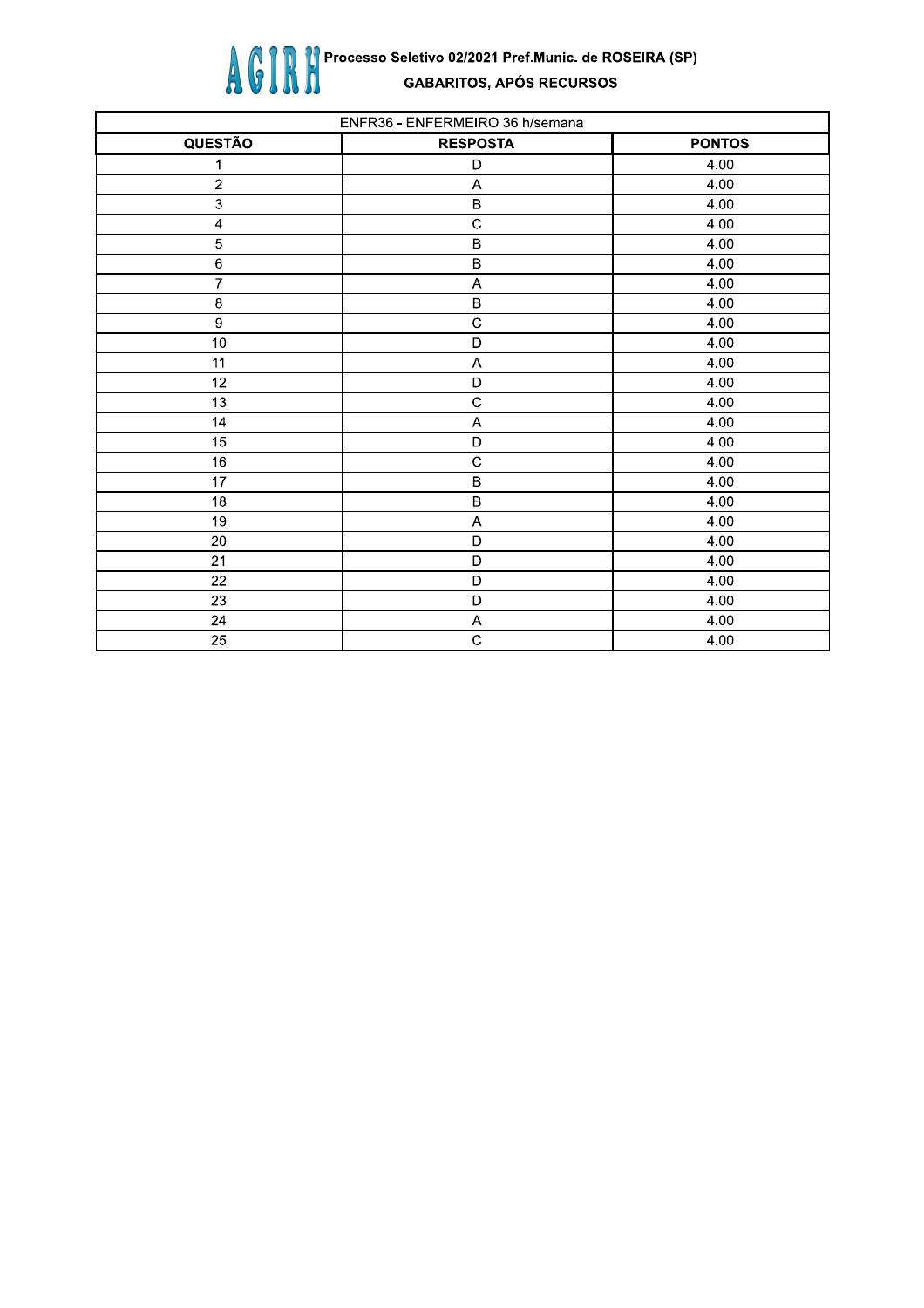

| <b>ESCRIT - ESCRITURÁRIO</b> |                           |               |
|------------------------------|---------------------------|---------------|
| <b>QUESTÃO</b>               | <b>RESPOSTA</b>           | <b>PONTOS</b> |
| 1                            | Α                         | 4.00          |
| $\overline{2}$               | $\sf B$                   | 4.00          |
| $\mathsf 3$                  | $\mathsf D$               | 4.00          |
| $\overline{\mathbf{4}}$      | $\mathsf{C}$              | 4.00          |
| 5                            | $\overline{\mathsf{A}}$   | 4.00          |
| $\overline{6}$               | $\sf B$                   | 4.00          |
| $\overline{7}$               | $\boldsymbol{\mathsf{A}}$ | 4.00          |
| $\bf8$                       | D                         | 4.00          |
| $\boldsymbol{9}$             | $\mathbf C$               | 4.00          |
| 10                           | $\sf B$                   | 4.00          |
| 11                           | $\boldsymbol{\mathsf{A}}$ | 4.00          |
| 12                           | $\boldsymbol{\mathsf{A}}$ | 4.00          |
| 13                           | $\mathsf D$               | 4.00          |
| 14                           | $\, {\bf B}$              | 4.00          |
| 15                           | $\mathsf C$               | 4.00          |
| 16                           | $\sf B$                   | 4.00          |
| 17                           | $\sf B$                   | 4.00          |
| 18                           | $\overline{c}$            | 4.00          |
| 19                           | D                         | 4.00          |
| 20                           | $\overline{c}$            | 4.00          |
| 21                           | A                         | 4.00          |
| 22                           | A                         | 4.00          |
| 23                           | $\mathsf D$               | 4.00          |
| 24                           | $\mathsf C$               | 4.00          |
| 25                           | $\mathsf C$               | 4.00          |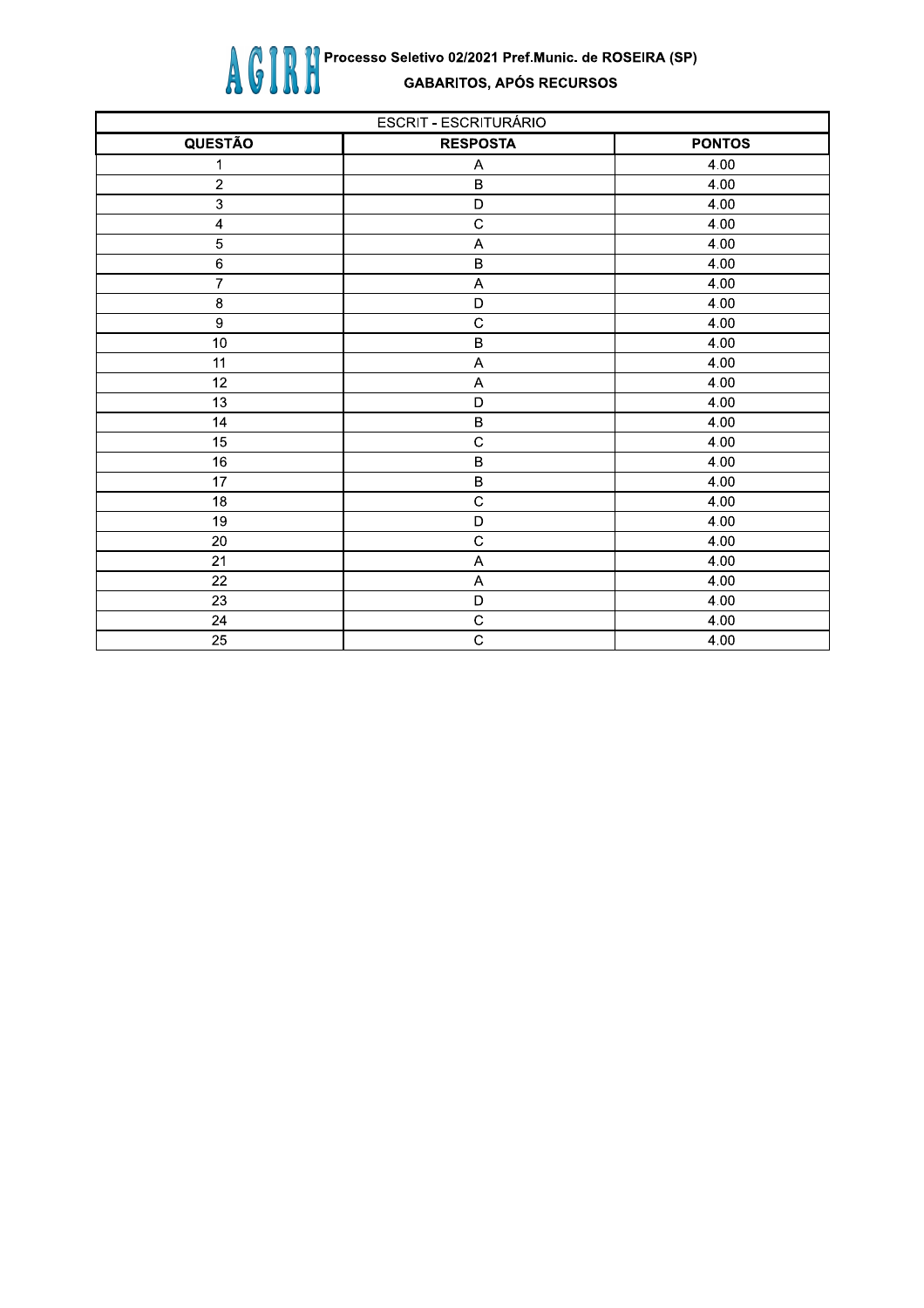

| FONOAUD - FONOAUDIÓLOGO  |                           |               |
|--------------------------|---------------------------|---------------|
| <b>QUESTÃO</b>           | <b>RESPOSTA</b>           | <b>PONTOS</b> |
| 1                        | D                         | 4.00          |
| $\sqrt{2}$               | A                         | 4.00          |
| $\mathbf{3}$             | $\sf B$                   | 4.00          |
| $\overline{\mathcal{L}}$ | $\mathbf C$               | 4.00          |
| $\overline{5}$           | $\sf B$                   | 4.00          |
| $\,6$                    | $\, {\bf B}$              | 4.00          |
| $\overline{7}$           | A                         | 4.00          |
| $\bf 8$                  | $\sf B$                   | 4.00          |
| $\boldsymbol{9}$         | $\mathbf C$               | 4.00          |
| 10                       | $\mathsf D$               | 4.00          |
| 11                       | $\boldsymbol{\mathsf{A}}$ | 4.00          |
| 12                       | $\mathsf D$               | 4.00          |
| 13                       | $\mathbf C$               | 4.00          |
| 14                       | A                         | 4.00          |
| 15                       | $\mathsf D$               | 4.00          |
| 16                       | $\mathbf C$               | 4.00          |
| 17                       | A                         | 4.00          |
| 18                       | $\mathsf D$               | 4.00          |
| 19                       | $\mathsf C$               | 4.00          |
| $20\,$                   | $\sf B$                   | 4.00          |
| 21                       | A                         | 4.00          |
| 22                       | $\sf B$                   | 4.00          |
| 23                       | D                         | 4.00          |
| 24                       | $\mathsf C$               | 4.00          |
| 25                       | $\sf B$                   | 4.00          |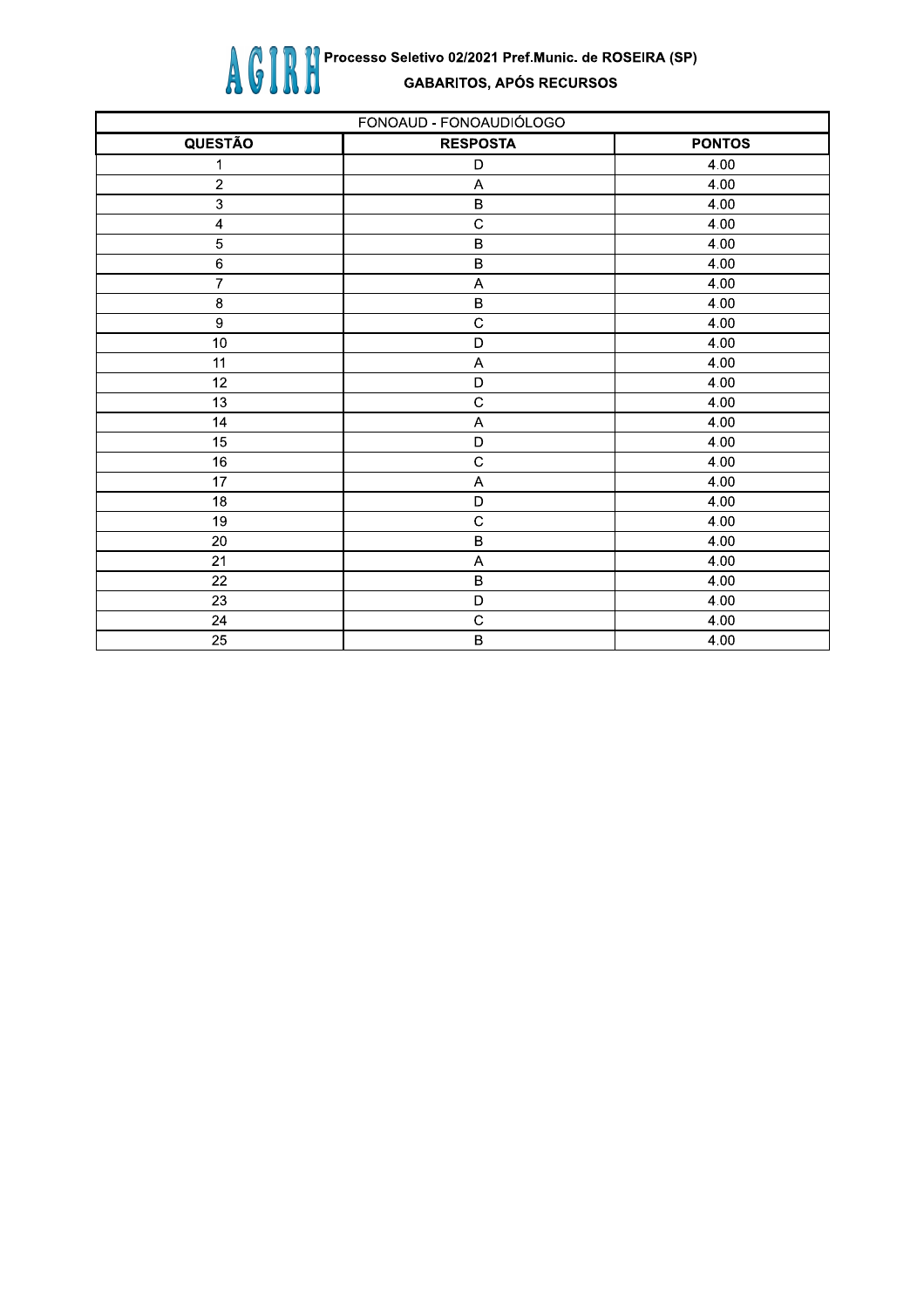

| INSPETOR - INSPETOR DE ALUNOS |                           |               |
|-------------------------------|---------------------------|---------------|
| <b>QUESTÃO</b>                | <b>RESPOSTA</b>           | <b>PONTOS</b> |
| 1                             | D                         | 4.00          |
| $\overline{c}$                | $\sf B$                   | 4.00          |
| 3                             | $\mathsf C$               | 4.00          |
| $\overline{\mathcal{L}}$      | $\sf B$                   | 4.00          |
| $\overline{5}$                | A                         | 4.00          |
| $\,6$                         | $\mathsf B$               | 4.00          |
| $\overline{7}$                | $\boldsymbol{\mathsf{A}}$ | 4.00          |
| $\boldsymbol{8}$              | D                         | 4.00          |
| $\boldsymbol{9}$              | $\mathbf C$               | 4.00          |
| 10                            | $\sf B$                   | 4.00          |
| 11                            | $\mathsf D$               | 4.00          |
| 12                            | $\mathsf D$               | 4.00          |
| 13                            | $\mathbf C$               | 4.00          |
| 14                            | A                         | 4.00          |
| 15                            | $\mathsf D$               | 4.00          |
| 16                            | D                         | 4.00          |
| 17                            | $\sf B$                   | 4.00          |
| 18                            | $\, {\bf B}$              | 4.00          |
| 19                            | D                         | 4.00          |
| 20                            | $\sf B$                   | 4.00          |
| 21                            | $\mathsf D$               | 4.00          |
| 22                            | A                         | 4.00          |
| 23                            | $\mathbf C$               | 4.00          |
| 24                            | D                         | 4.00          |
| 25                            | $\mathsf D$               | 4.00          |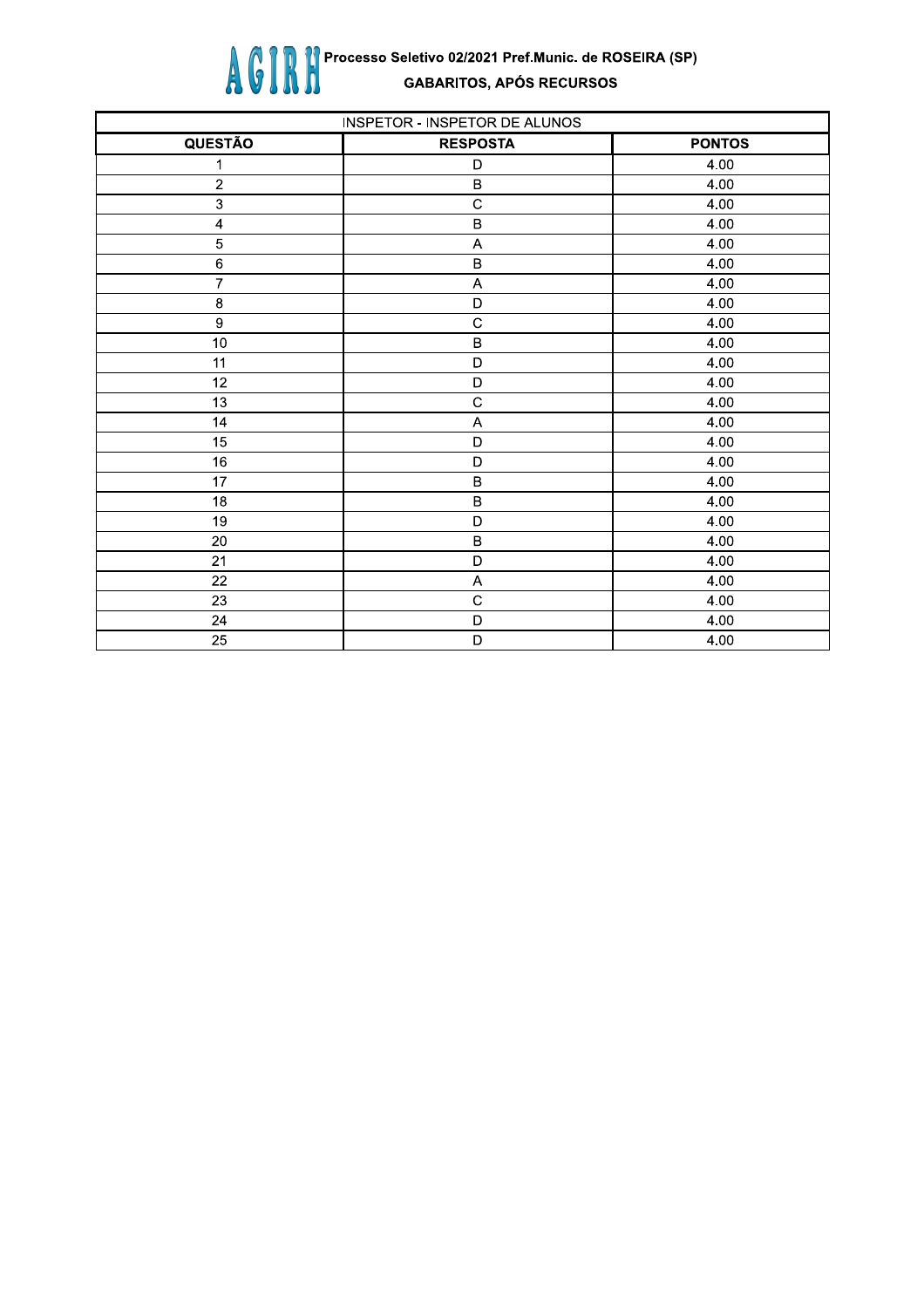

| MONIT - MONITOR         |                           |               |
|-------------------------|---------------------------|---------------|
| <b>QUESTÃO</b>          | <b>RESPOSTA</b>           | <b>PONTOS</b> |
| 1                       | Α                         | 4.00          |
| $\sqrt{2}$              | $\mathsf C$               | 4.00          |
| 3                       | $\sf B$                   | 4.00          |
| $\overline{\mathbf{4}}$ | D                         | 4.00          |
| $\overline{5}$          | $\mathbf C$               | 4.00          |
| $\,6\,$                 | Anulada                   | 4.00          |
| $\overline{7}$          | Anulada                   | 4.00          |
| $\boldsymbol{8}$        | Anulada                   | 4.00          |
| $\boldsymbol{9}$        | $\, {\bf B}$              | 4.00          |
| 10                      | $\overline{D}$            | 4.00          |
| 11                      | $\boldsymbol{\mathsf{A}}$ | 4.00          |
| 12                      | $\mathsf{A}$              | 4.00          |
| 13                      | $\mathsf D$               | 4.00          |
| 14                      | $\sf B$                   | 4.00          |
| 15                      | $\mathsf C$               | 4.00          |
| 16                      | $\mathbf C$               | 4.00          |
| 17                      | $\mathsf D$               | 4.00          |
| 18                      | $\mathsf D$               | 4.00          |
| 19                      | $\boldsymbol{\mathsf{A}}$ | 4.00          |
| 20                      | $\mathsf C$               | 4.00          |
| 21                      | $\mathbf C$               | 4.00          |
| 22                      | A                         | 4.00          |
| 23                      | $\mathbf C$               | 4.00          |
| 24                      | D                         | 4.00          |
| 25                      | $\mathsf C$               | 4.00          |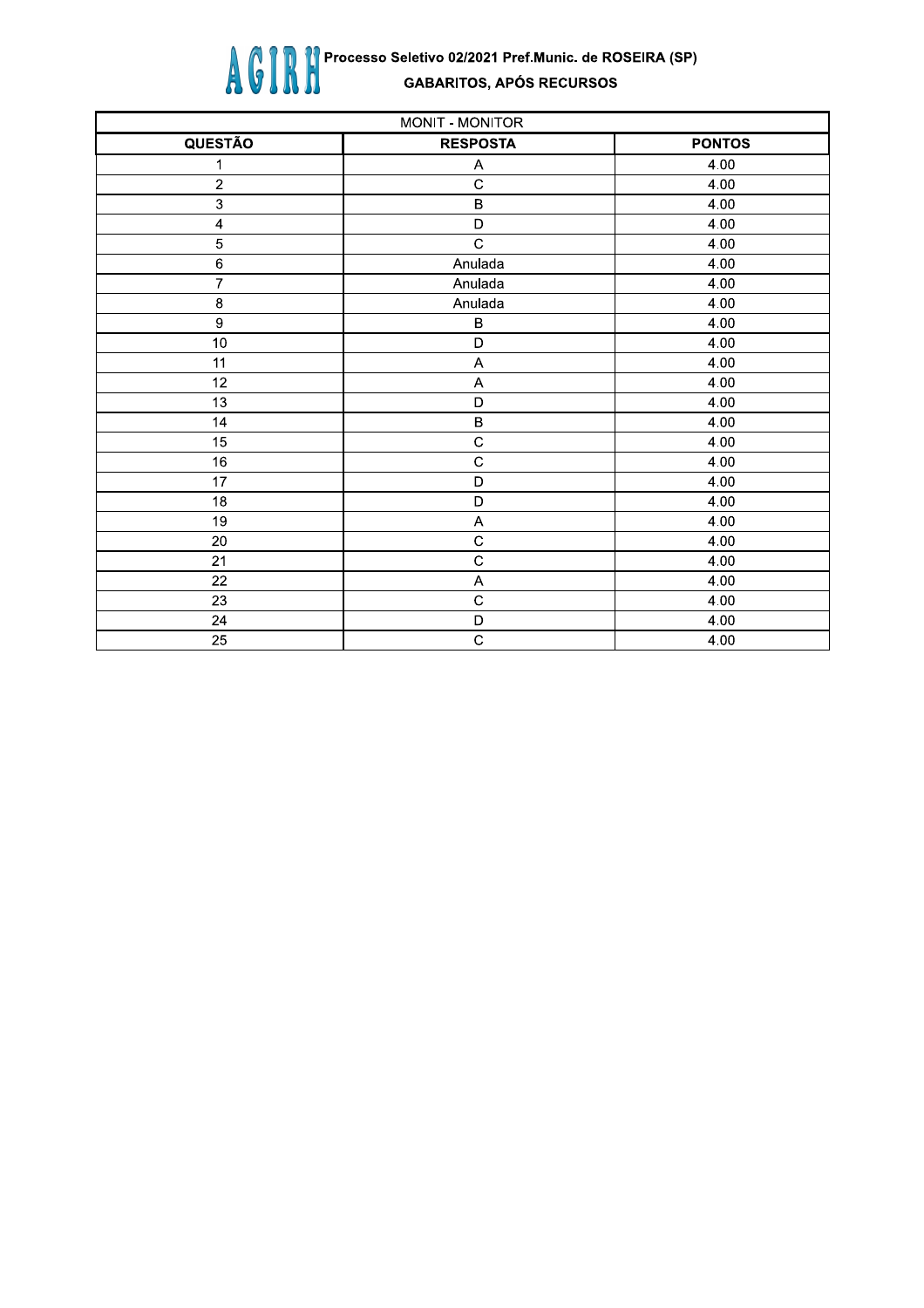

| MOTRST - MOTORISTA        |                           |               |
|---------------------------|---------------------------|---------------|
| <b>QUESTÃO</b>            | <b>RESPOSTA</b>           | <b>PONTOS</b> |
| 1                         | D                         | 4.00          |
| $\sqrt{2}$                | $\mathsf C$               | 4.00          |
| $\ensuremath{\mathsf{3}}$ | $\mathsf C$               | 4.00          |
| $\overline{\mathbf{4}}$   | D                         | 4.00          |
| $\overline{5}$            | A                         | 4.00          |
| $\,6$                     | D                         | 4.00          |
| $\overline{7}$            | $\boldsymbol{\mathsf{A}}$ | 4.00          |
| $\bf 8$                   | $\sf B$                   | 4.00          |
| $\overline{9}$            | $\mathbf C$               | 4.00          |
| 10                        | $\overline{B}$            | 4.00          |
| 11                        | $\boldsymbol{\mathsf{A}}$ | 4.00          |
| 12                        | $\mathsf D$               | 4.00          |
| 13                        | A                         | 4.00          |
| 14                        | $\overline{c}$            | 4.00          |
| 15                        | $\sf B$                   | 4.00          |
| 16                        | $\boldsymbol{\mathsf{A}}$ | 4.00          |
| 17                        | $\sf B$                   | 4.00          |
| 18                        | D                         | 4.00          |
| 19                        | $\mathsf C$               | 4.00          |
| 20                        | $\mathsf C$               | 4.00          |
| 21                        | $\sf B$                   | 4.00          |
| 22                        | D                         | 4.00          |
| 23                        | $\mathsf D$               | 4.00          |
| 24                        | A                         | 4.00          |
| 25                        | $\sf B$                   | 4.00          |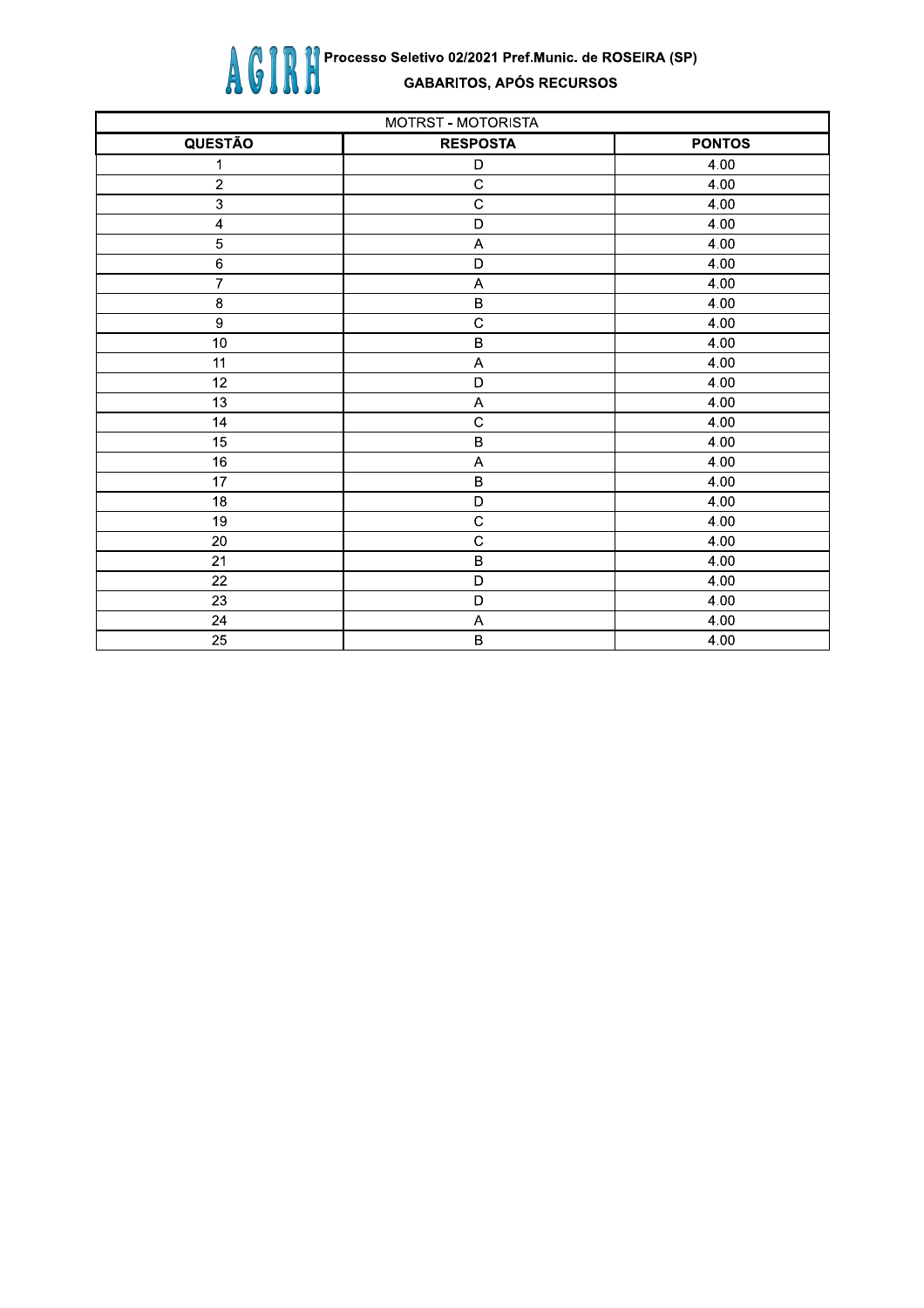

| PEBI.EJA - PEB I PROF DE ALFABETIZAÇÃO DE JOVENS E ADULTOS |                           |               |
|------------------------------------------------------------|---------------------------|---------------|
| <b>QUESTÃO</b>                                             | <b>RESPOSTA</b>           | <b>PONTOS</b> |
| 1                                                          | D                         | 4.00          |
| $\sqrt{2}$                                                 | A                         | 4.00          |
| $\ensuremath{\mathsf{3}}$                                  | $\sf B$                   | 4.00          |
| $\overline{\mathbf{4}}$                                    | $\mathsf C$               | 4.00          |
| 5                                                          | $\sf B$                   | 4.00          |
| $\,6$                                                      | B                         | 4.00          |
| 7                                                          | A                         | 4.00          |
| $\bf8$                                                     | $\sf B$                   | 4.00          |
| $\boldsymbol{9}$                                           | $\mathsf C$               | 4.00          |
| 10                                                         | $\mathsf D$               | 4.00          |
| 11                                                         | $\boldsymbol{\mathsf{A}}$ | 4.00          |
| 12                                                         | $\mathsf D$               | 4.00          |
| 13                                                         | $\mathbf C$               | 4.00          |
| 14                                                         | A                         | 4.00          |
| 15                                                         | $\mathsf D$               | 4.00          |
| 16                                                         | $\mathsf C$               | 4.00          |
| 17                                                         | $\mathsf C$               | 4.00          |
| 18                                                         | $\sf B$                   | 4.00          |
| 19                                                         | $\mathsf D$               | 4.00          |
| 20                                                         | $\mathbf C$               | 4.00          |
| 21                                                         | $\mathbf C$               | 4.00          |
| 22                                                         | $\sf B$                   | 4.00          |
| 23                                                         | D                         | 4.00          |
| 24                                                         | $\sf B$                   | 4.00          |
| 25                                                         | D                         | 4.00          |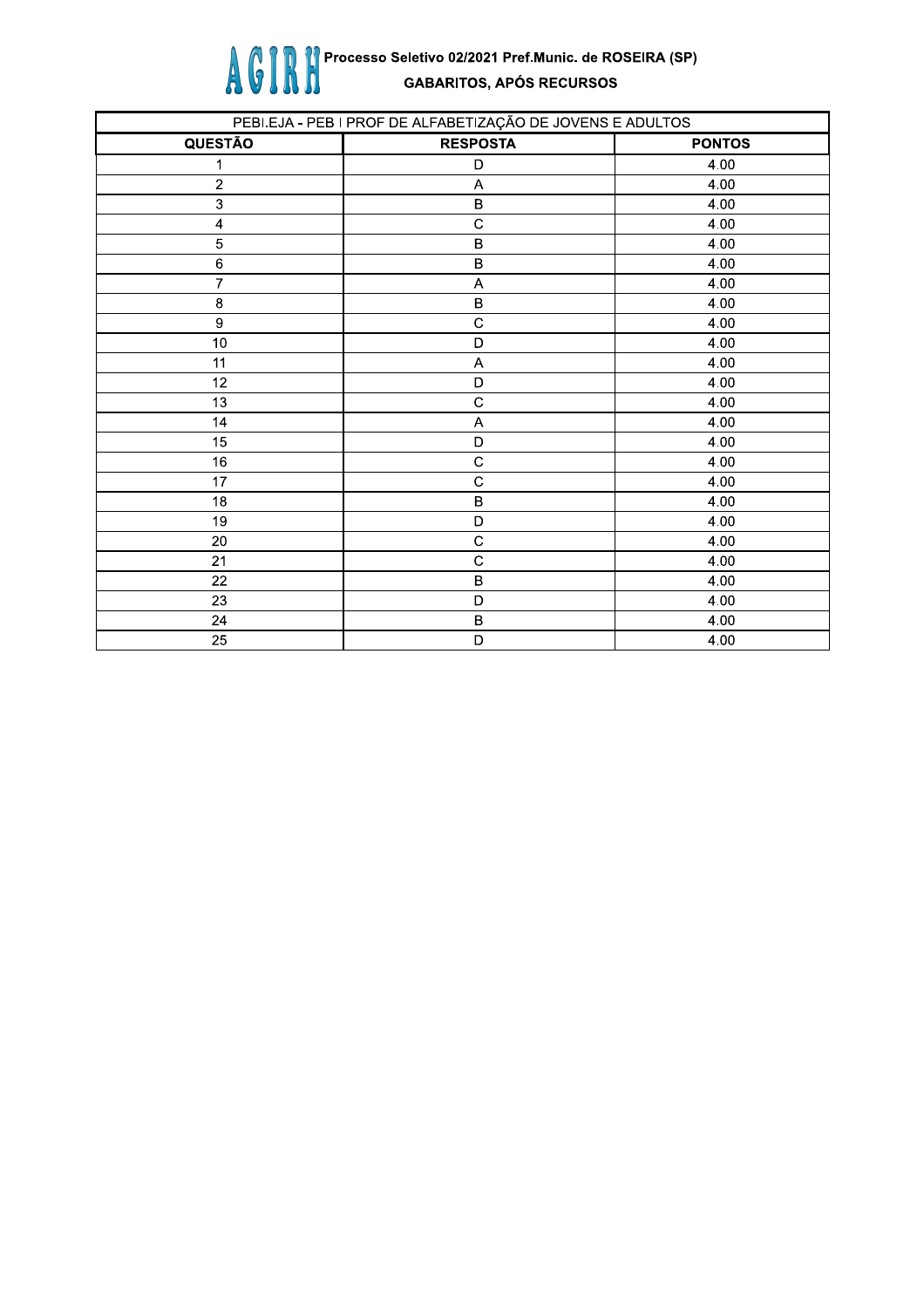

| PEBI.FUN - PEB I PROF DE ENSINO FUNDAMENTAL |                           |               |
|---------------------------------------------|---------------------------|---------------|
| QUESTÃO                                     | <b>RESPOSTA</b>           | <b>PONTOS</b> |
| 1                                           | Α                         | 4.00          |
| $\sqrt{2}$                                  | $\mathbf C$               | 4.00          |
| $\ensuremath{\mathsf{3}}$                   | $\sf B$                   | 4.00          |
| $\overline{\mathbf{4}}$                     | D                         | 4.00          |
| $\overline{5}$                              | $\mathbf C$               | 4.00          |
| $\,6\,$                                     | Anulada                   | 4.00          |
| $\overline{7}$                              | Anulada                   | 4.00          |
| $\bf8$                                      | Anulada                   | 4.00          |
| $\overline{9}$                              | B                         | 4.00          |
| 10                                          | D                         | 4.00          |
| 11                                          | A                         | 4.00          |
| 12                                          | A                         | 4.00          |
| 13                                          | D                         | 4.00          |
| 14                                          | $\sf B$                   | 4.00          |
| 15                                          | $\mathbf C$               | 4.00          |
| 16                                          | $\overline{c}$            | 4.00          |
| 17                                          | D                         | 4.00          |
| 18                                          | D                         | 4.00          |
| 19                                          | $\boldsymbol{\mathsf{A}}$ | 4.00          |
| 20                                          | $\mathsf{C}$              | 4.00          |
| 21                                          | A                         | 4.00          |
| 22                                          | $\mathbf C$               | 4.00          |
| 23                                          | D                         | 4.00          |
| 24                                          | D                         | 4.00          |
| 25                                          | $\sf B$                   | 4.00          |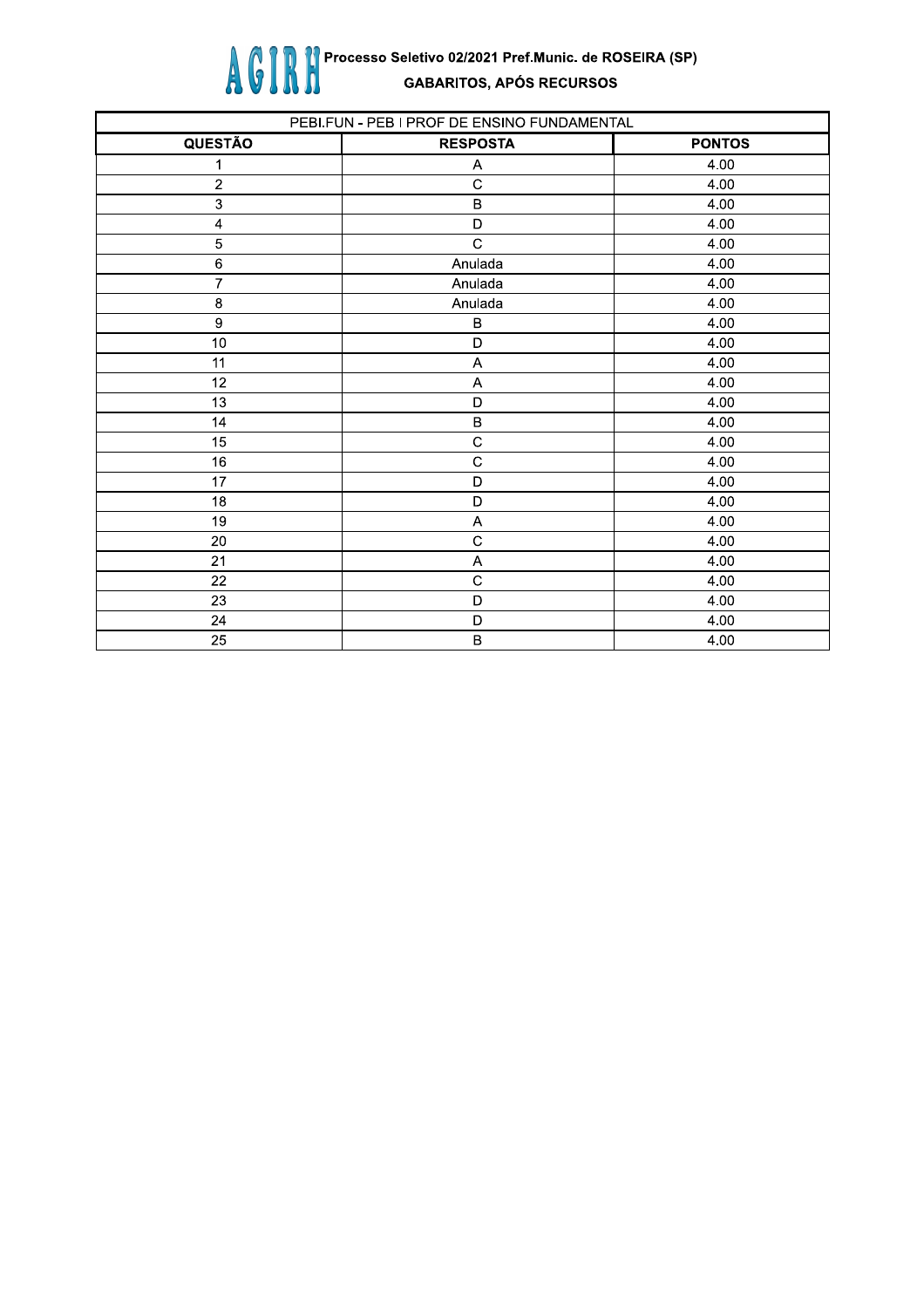

| PEBI.INF - PEB I PROF DE ENSINO INFANTIL |                           |               |
|------------------------------------------|---------------------------|---------------|
| <b>QUESTÃO</b>                           | <b>RESPOSTA</b>           | <b>PONTOS</b> |
| 1                                        | D                         | 4.00          |
| $\overline{c}$                           | A                         | 4.00          |
| 3                                        | $\sf B$                   | 4.00          |
| $\overline{\mathbf{A}}$                  | $\mathsf{C}$              | 4.00          |
| 5                                        | $\sf B$                   | 4.00          |
| $\,6\,$                                  | B                         | 4.00          |
| $\overline{7}$                           | A                         | 4.00          |
| $\bf 8$                                  | $\sf B$                   | 4.00          |
| $\boldsymbol{9}$                         | $\overline{C}$            | 4.00          |
| $10$                                     | D                         | 4.00          |
| 11                                       | A                         | 4.00          |
| 12                                       | D                         | 4.00          |
| 13                                       | $\mathsf{C}$              | 4.00          |
| 14                                       | A                         | 4.00          |
| 15                                       | D                         | 4.00          |
| 16                                       | $\mathsf{C}$              | 4.00          |
| 17                                       | $\overline{C}$            | 4.00          |
| 18                                       | $\sf B$                   | 4.00          |
| 19                                       | D                         | 4.00          |
| 20                                       | $\overline{c}$            | 4.00          |
| 21                                       | $\mathbf C$<br>(alterada) | 4.00          |
| 22                                       | (alterada)<br>Α           | 4.00          |
| 23                                       | (alterada)<br>A           | 4.00          |
| 24                                       | (alterada)<br>C           | 4.00          |
| 25                                       | $\sf B$                   | 4.00          |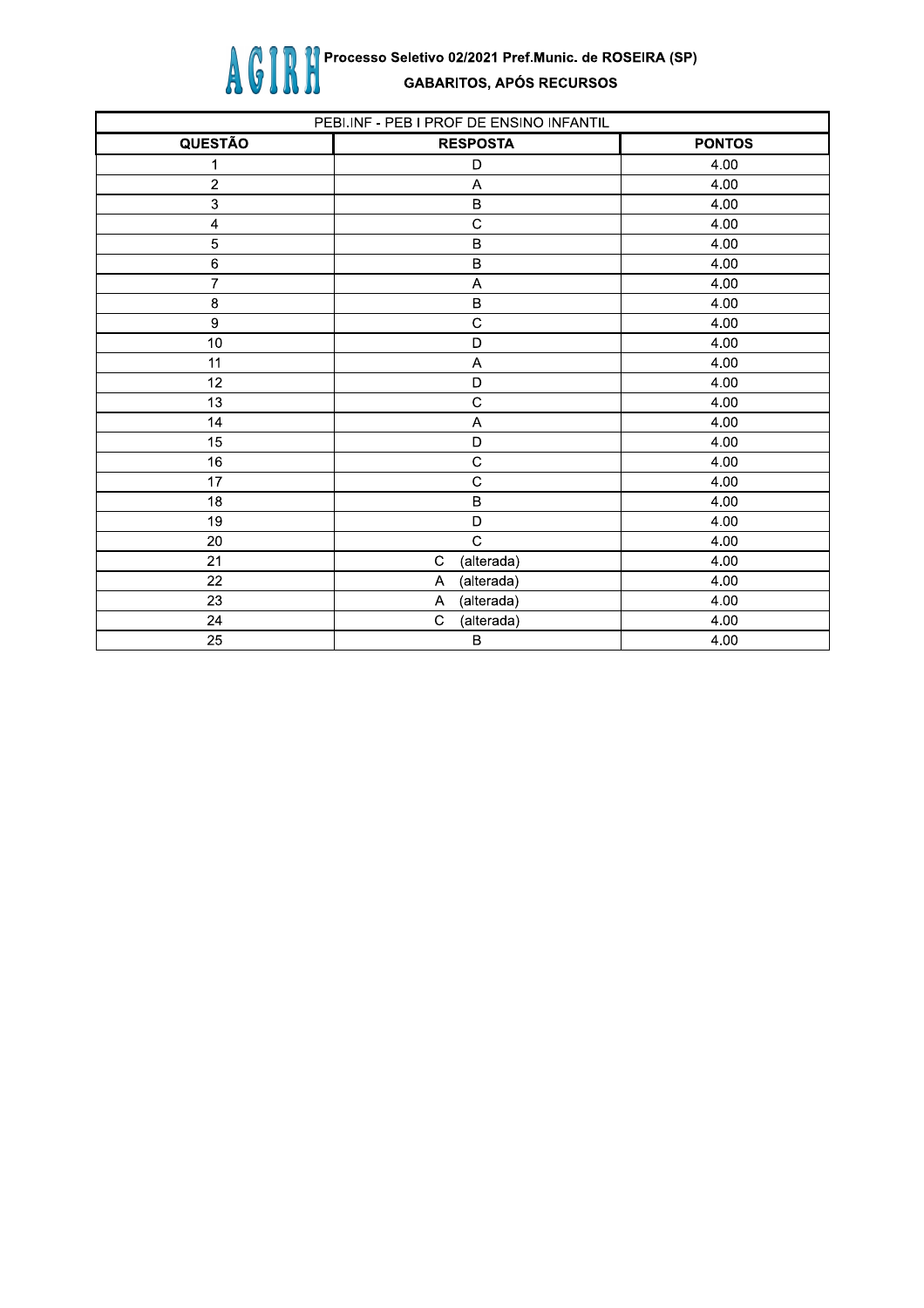

| PEBII.ART - PEB II PROF DE EDUCAÇÃO ARTÍSTICA |                 |               |
|-----------------------------------------------|-----------------|---------------|
| <b>QUESTÃO</b>                                | <b>RESPOSTA</b> | <b>PONTOS</b> |
| 1                                             | Α               | 4.00          |
| $\sqrt{2}$                                    | $\mathbf C$     | 4.00          |
| $\ensuremath{\mathsf{3}}$                     | $\, {\bf B}$    | 4.00          |
| 4                                             | D               | 4.00          |
| $\mathbf 5$                                   | $\overline{c}$  | 4.00          |
| $\,6\,$                                       | Anulada         | 4.00          |
| $\overline{7}$                                | Anulada         | 4.00          |
| $\bf8$                                        | Anulada         | 4.00          |
| $\boldsymbol{9}$                              | B               | 4.00          |
| $10\,$                                        | $\mathsf D$     | 4.00          |
| 11                                            | A               | 4.00          |
| 12                                            | A               | 4.00          |
| 13                                            | $\mathsf D$     | 4.00          |
| 14                                            | $\sf B$         | 4.00          |
| 15                                            | $\mathsf C$     | 4.00          |
| 16                                            | $\mathbf C$     | 4.00          |
| 17                                            | $\mathsf D$     | 4.00          |
| 18                                            | $\mathsf D$     | 4.00          |
| 19                                            | $\mathbf C$     | 4.00          |
| 20                                            | A               | 4.00          |
| 21                                            | D               | 4.00          |
| 22                                            | $\mathsf D$     | 4.00          |
| 23                                            | $\sf B$         | 4.00          |
| 24                                            | $\mathbf C$     | 4.00          |
| 25                                            | $\sf B$         | 4.00          |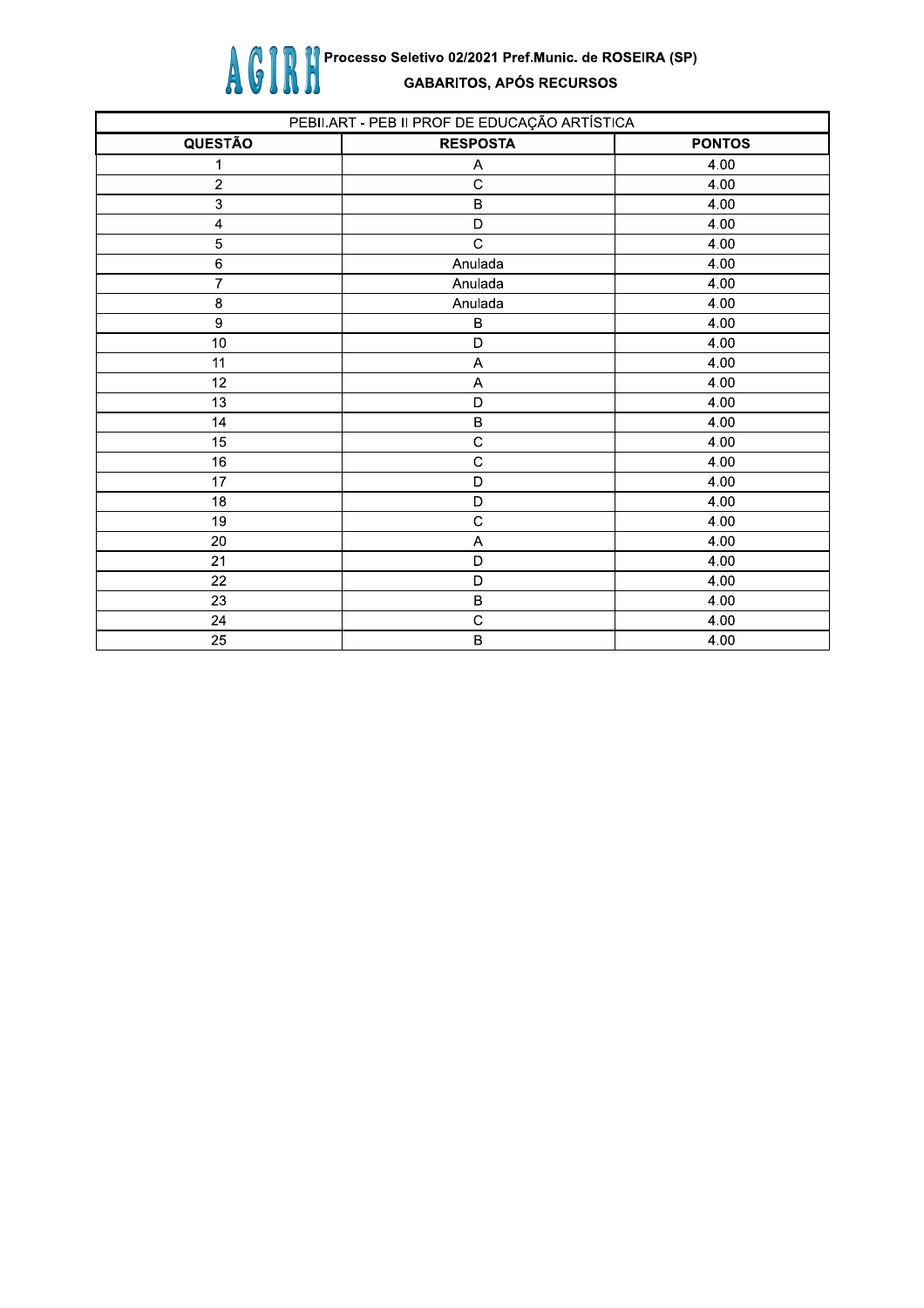

| PEBII.CIE - PEB II PROF DE CIÊNCIAS |                 |               |
|-------------------------------------|-----------------|---------------|
| <b>QUESTÃO</b>                      | <b>RESPOSTA</b> | <b>PONTOS</b> |
| 1                                   | Α               | 4.00          |
| $\sqrt{2}$                          | $\mathbf C$     | 4.00          |
| $\mathsf 3$                         | $\sf B$         | 4.00          |
| $\pmb{\mathcal{L}}$                 | D               | 4.00          |
| $\overline{5}$                      | $\mathsf{C}$    | 4.00          |
| $\,6\,$                             | Anulada         | 4.00          |
| $\overline{7}$                      | Anulada         | 4.00          |
| $\bf 8$                             | Anulada         | 4.00          |
| $\boldsymbol{9}$                    | $\, {\bf B}$    | 4.00          |
| 10                                  | D               | 4.00          |
| 11                                  | A               | 4.00          |
| 12                                  | A               | 4.00          |
| 13                                  | D               | 4.00          |
| 14                                  | $\sf B$         | 4.00          |
| 15                                  | $\mathsf C$     | 4.00          |
| 16                                  | $\mathbf C$     | 4.00          |
| 17                                  | D               | 4.00          |
| 18                                  | D               | 4.00          |
| 19                                  | $\mathsf C$     | 4.00          |
| 20                                  | A               | 4.00          |
| 21                                  | $\sf B$         | 4.00          |
| 22                                  | D               | 4.00          |
| 23                                  | $\sf B$         | 4.00          |
| 24                                  | $\mathsf C$     | 4.00          |
| 25                                  | A               | 4.00          |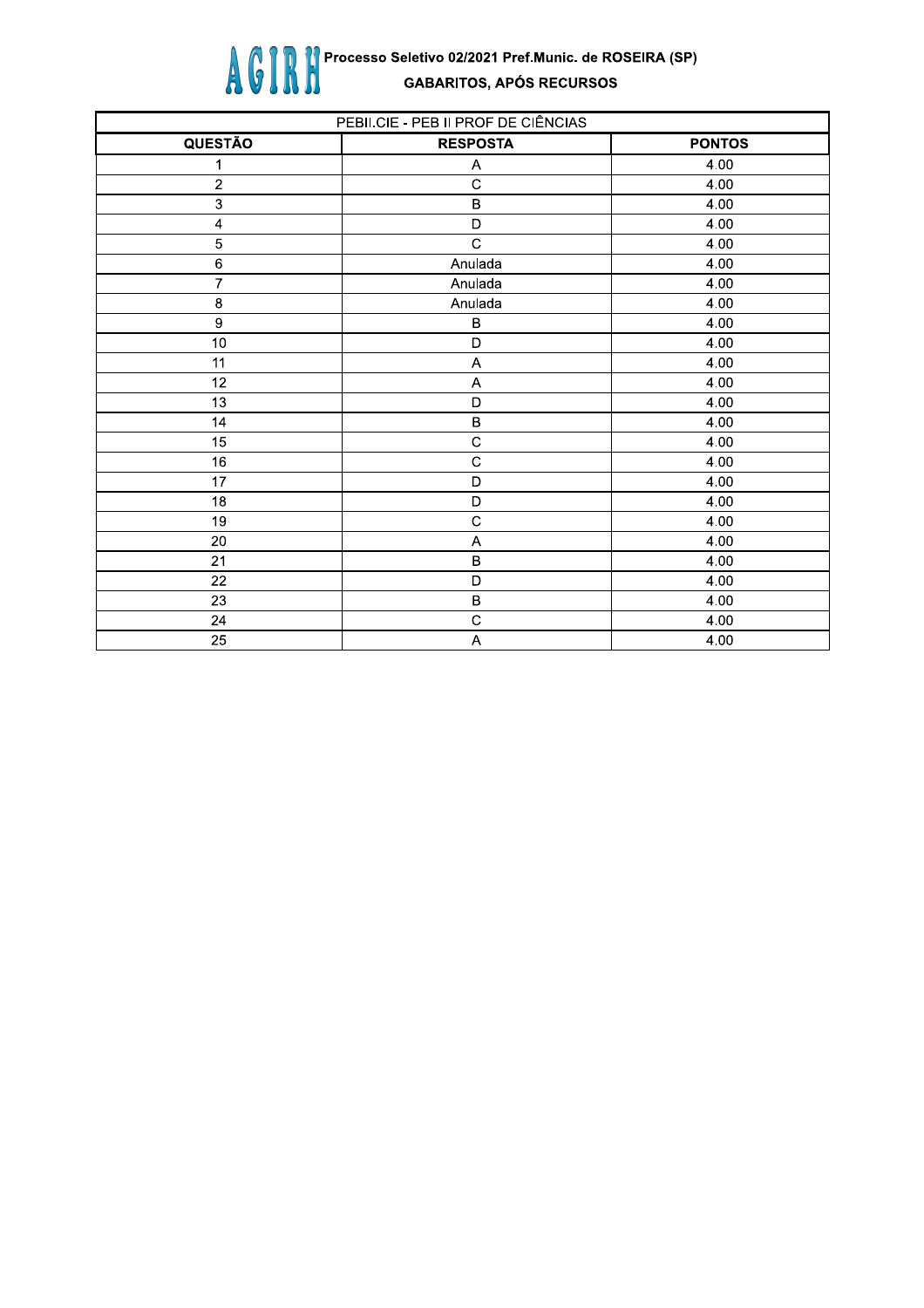

| PEBII.EDF - PEB II PROF DE EDUCAÇÃO FÍSICA |                 |               |
|--------------------------------------------|-----------------|---------------|
| <b>QUESTÃO</b>                             | <b>RESPOSTA</b> | <b>PONTOS</b> |
| 1                                          | Α               | 4.00          |
| $\boldsymbol{2}$                           | $\mathbf C$     | 4.00          |
| $\ensuremath{\mathsf{3}}$                  | $\sf B$         | 4.00          |
| 4                                          | D               | 4.00          |
| $\overline{5}$                             | $\mathbf C$     | 4.00          |
| $\,6$                                      | Anulada         | 4.00          |
| $\overline{7}$                             | Anulada         | 4.00          |
| $\bf8$                                     | Anulada         | 4.00          |
| $\boldsymbol{9}$                           | B               | 4.00          |
| $10\,$                                     | D               | 4.00          |
| 11                                         | A               | 4.00          |
| 12                                         | A               | 4.00          |
| 13                                         | D               | 4.00          |
| 14                                         | $\sf B$         | 4.00          |
| 15                                         | $\mathsf{C}$    | 4.00          |
| 16                                         | $\mathbf C$     | 4.00          |
| 17                                         | D               | 4.00          |
| 18                                         | D               | 4.00          |
| 19                                         | $\sf B$         | 4.00          |
| 20                                         | $\mathsf{C}$    | 4.00          |
| 21                                         | A               | 4.00          |
| 22                                         | $\sf B$         | 4.00          |
| 23                                         | $\sf B$         | 4.00          |
| 24                                         | $\mathsf D$     | 4.00          |
| 25                                         | A               | 4.00          |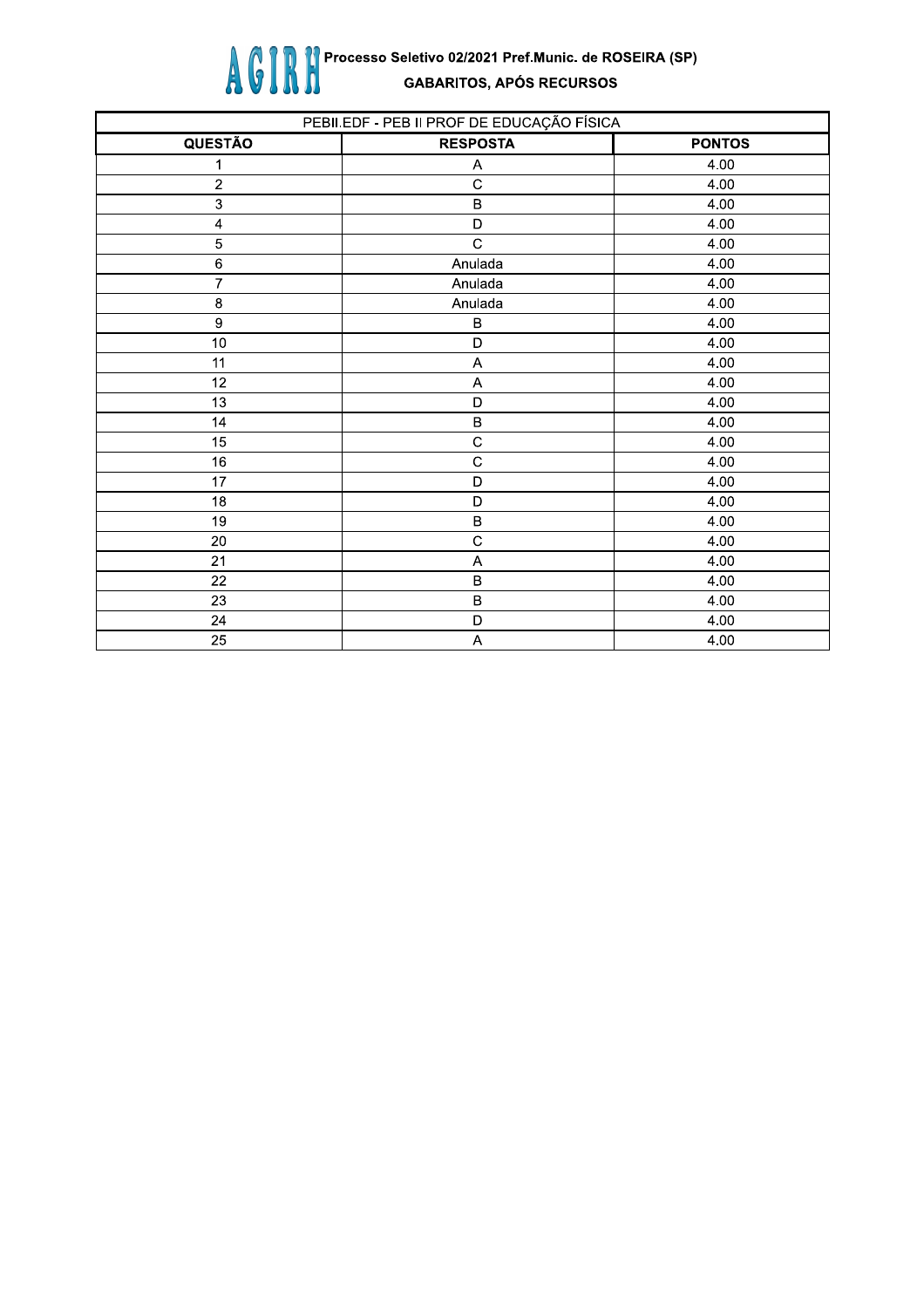

| PEBII.GEO - PEB II PROF DE GEOGRAFIA |                 |               |
|--------------------------------------|-----------------|---------------|
| <b>QUESTÃO</b>                       | <b>RESPOSTA</b> | <b>PONTOS</b> |
| 1                                    | Α               | 4.00          |
| $\sqrt{2}$                           | $\mathsf{C}$    | 4.00          |
| $\mathsf 3$                          | $\sf B$         | 4.00          |
| $\pmb{\mathcal{L}}$                  | D               | 4.00          |
| $\overline{5}$                       | $\mathsf{C}$    | 4.00          |
| $\,6\,$                              | Anulada         | 4.00          |
| $\boldsymbol{7}$                     | Anulada         | 4.00          |
| $\bf 8$                              | Anulada         | 4.00          |
| $\boldsymbol{9}$                     | В               | 4.00          |
| 10                                   | D               | 4.00          |
| 11                                   | $\overline{A}$  | 4.00          |
| 12                                   | A               | 4.00          |
| 13                                   | D               | 4.00          |
| 14                                   | $\sf B$         | 4.00          |
| 15                                   | $\mathsf C$     | 4.00          |
| 16                                   | $\mathsf{C}$    | 4.00          |
| 17                                   | D               | 4.00          |
| 18                                   | $\mathsf{D}$    | 4.00          |
| 19                                   | A               | 4.00          |
| 20                                   | $\sf B$         | 4.00          |
| 21                                   | $\sf B$         | 4.00          |
| 22                                   | $\mathsf{C}$    | 4.00          |
| 23                                   | D               | 4.00          |
| 24                                   | A               | 4.00          |
| 25                                   | D               | 4.00          |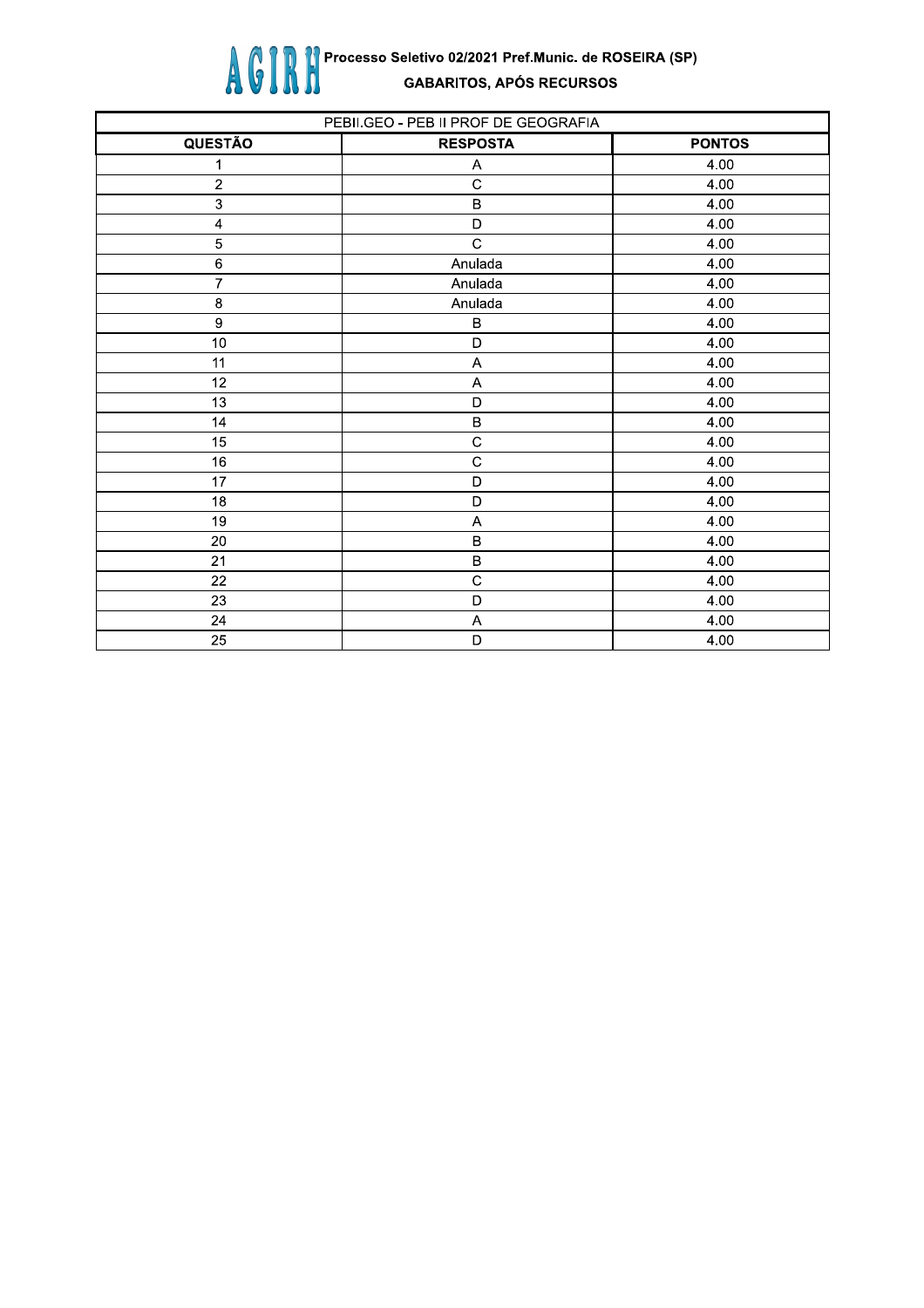

| PEBII.HIS - PEB II PROF DE HISTÓRIA |                 |               |
|-------------------------------------|-----------------|---------------|
| QUESTÃO                             | <b>RESPOSTA</b> | <b>PONTOS</b> |
| 1                                   | Α               | 4.00          |
| $\sqrt{2}$                          | $\mathsf C$     | 4.00          |
| $\sqrt{3}$                          | $\sf B$         | 4.00          |
| $\overline{\mathcal{L}}$            | D               | 4.00          |
| $\overline{5}$                      | $\mathbf C$     | 4.00          |
| $\,6\,$                             | Anulada         | 4.00          |
| $\overline{7}$                      | Anulada         | 4.00          |
| $\bf 8$                             | Anulada         | 4.00          |
| $\boldsymbol{9}$                    | B               | 4.00          |
| 10                                  | D               | 4.00          |
| 11                                  | $\overline{A}$  | 4.00          |
| 12                                  | A               | 4.00          |
| 13                                  | D               | 4.00          |
| 14                                  | $\sf B$         | 4.00          |
| 15                                  | $\mathsf C$     | 4.00          |
| 16                                  | $\mathsf C$     | 4.00          |
| 17                                  | D               | 4.00          |
| 18                                  | D               | 4.00          |
| 19                                  | $\sf B$         | 4.00          |
| 20                                  | $\mathsf C$     | 4.00          |
| 21                                  | $\mathsf C$     | 4.00          |
| 22                                  | A               | 4.00          |
| 23                                  | D               | 4.00          |
| 24                                  | $\sf B$         | 4.00          |
| 25                                  | D               | 4.00          |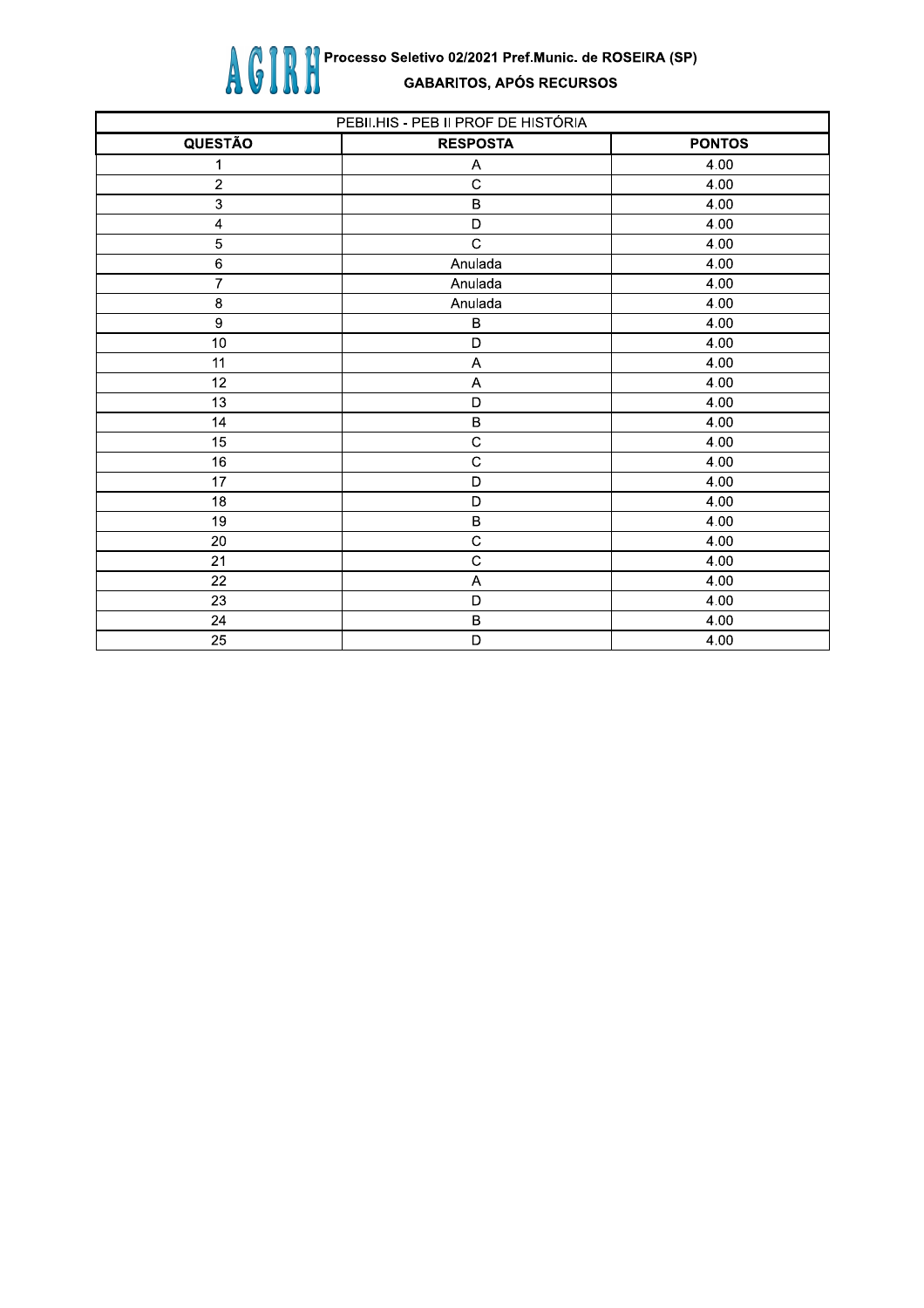

| PEBII.ING - PEB II PROF DE INGLES |                 |               |
|-----------------------------------|-----------------|---------------|
| QUESTÃO                           | <b>RESPOSTA</b> | <b>PONTOS</b> |
| 1                                 | Α               | 4.00          |
| $\overline{c}$                    | $\mathsf C$     | 4.00          |
| $\mathbf{3}$                      | $\sf B$         | 4.00          |
| $\overline{\mathbf{4}}$           | $\mathsf D$     | 4.00          |
| 5                                 | $\mathbf C$     | 4.00          |
| $\overline{6}$                    | Anulada         | 4.00          |
| $\overline{7}$                    | Anulada         | 4.00          |
| 8                                 | Anulada         | 4.00          |
| $\overline{9}$                    | $\sf B$         | 4.00          |
| 10                                | D               | 4.00          |
| 11                                | A               | 4.00          |
| 12                                | A               | 4.00          |
| 13                                | D               | 4.00          |
| 14                                | $\sf B$         | 4.00          |
| 15                                | $\mathsf C$     | 4.00          |
| 16                                | $\mathbf C$     | 4.00          |
| 17                                | D               | 4.00          |
| 18                                | D               | 4.00          |
| 19                                | $\mathsf C$     | 4.00          |
| 20                                | A               | 4.00          |
| 21                                | $\mathbf C$     | 4.00          |
| 22                                | $\mathsf C$     | 4.00          |
| 23                                | A               | 4.00          |
| 24                                | $\sf B$         | 4.00          |
| 25                                | $\mathsf C$     | 4.00          |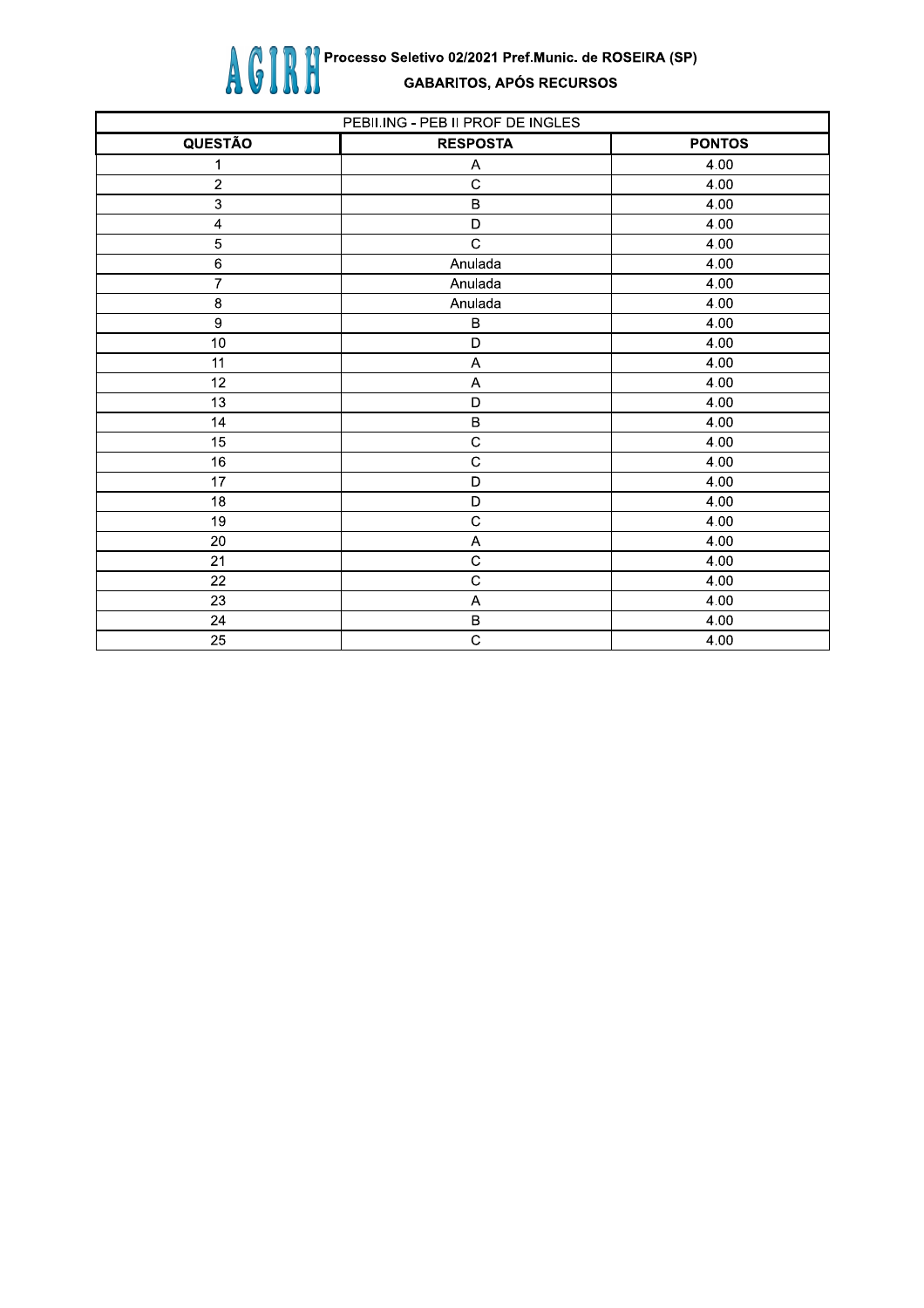

| PEBII.MAT - PEB II PROF DE MATEMATICA |                 |               |
|---------------------------------------|-----------------|---------------|
| QUESTÃO                               | <b>RESPOSTA</b> | <b>PONTOS</b> |
| 1                                     | Α               | 4.00          |
| $\overline{c}$                        | $\mathbf C$     | 4.00          |
| 3                                     | $\sf B$         | 4.00          |
| $\overline{\mathbf{A}}$               | D               | 4.00          |
| $\overline{5}$                        | $\mathsf{C}$    | 4.00          |
| $\,6\,$                               | Anulada         | 4.00          |
| $\overline{7}$                        | Anulada         | 4.00          |
| 8                                     | Anulada         | 4.00          |
| 9                                     | $\, {\bf B}$    | 4.00          |
| 10                                    | $\mathsf D$     | 4.00          |
| 11                                    | $\mathsf A$     | 4.00          |
| 12                                    | A               | 4.00          |
| 13                                    | D               | 4.00          |
| 14                                    | $\sf B$         | 4.00          |
| 15                                    | $\mathsf C$     | 4.00          |
| 16                                    | $\mathsf C$     | 4.00          |
| 17                                    | D               | 4.00          |
| 18                                    | D               | 4.00          |
| 19                                    | $\sf B$         | 4.00          |
| 20                                    | D               | 4.00          |
| 21                                    | $\mathsf C$     | 4.00          |
| 22                                    | $\mathbf C$     | 4.00          |
| 23                                    | $\sf B$         | 4.00          |
| 24                                    | $\mathsf C$     | 4.00          |
| 25                                    | $\mathsf C$     | 4.00          |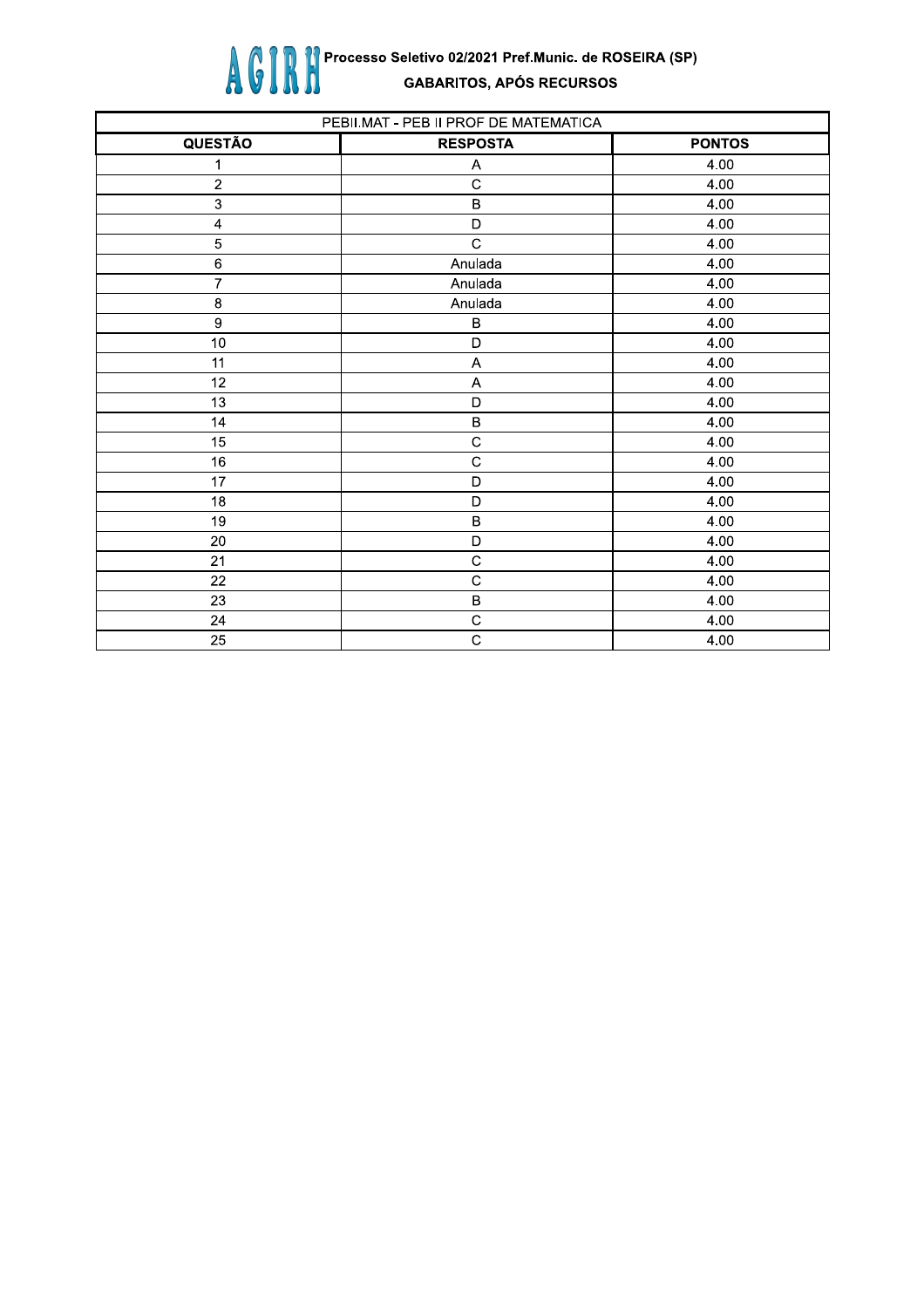

| PEBII.POR - PEB II PROF DE LINGUA PORTUGUESA |                           |               |
|----------------------------------------------|---------------------------|---------------|
| QUESTÃO                                      | <b>RESPOSTA</b>           | <b>PONTOS</b> |
| 1                                            | Α                         | 4.00          |
| $\sqrt{2}$                                   | $\mathbf C$               | 4.00          |
| $\ensuremath{\mathsf{3}}$                    | $\, {\bf B}$              | 4.00          |
| 4                                            | D                         | 4.00          |
| $\overline{5}$                               | $\mathsf{C}$              | 4.00          |
| $\,6\,$                                      | $\mathsf{C}$              | 4.00          |
| $\overline{7}$                               | $\overline{C}$            | 4.00          |
| $\bf8$                                       | $\mathsf D$               | 4.00          |
| $\boldsymbol{9}$                             | $\sf B$                   | 4.00          |
| $10\,$                                       | $\mathsf D$               | 4.00          |
| 11                                           | $\mathsf A$               | 4.00          |
| 12                                           | $\boldsymbol{\mathsf{A}}$ | 4.00          |
| 13                                           | $\mathsf D$               | 4.00          |
| 14                                           | $\, {\bf B}$              | 4.00          |
| 15                                           | $\mathsf C$               | 4.00          |
| 16                                           | $\mathsf C$               | 4.00          |
| 17                                           | $\mathsf D$               | 4.00          |
| 18                                           | $\mathsf D$               | 4.00          |
| 19                                           | D                         | 4.00          |
| 20                                           | $\sf B$                   | 4.00          |
| 21                                           | D                         | 4.00          |
| 22                                           | $\mathsf D$               | 4.00          |
| 23                                           | $\mathbf C$               | 4.00          |
| 24                                           | $\mathsf D$               | 4.00          |
| 25                                           | $\mathbf C$               | 4.00          |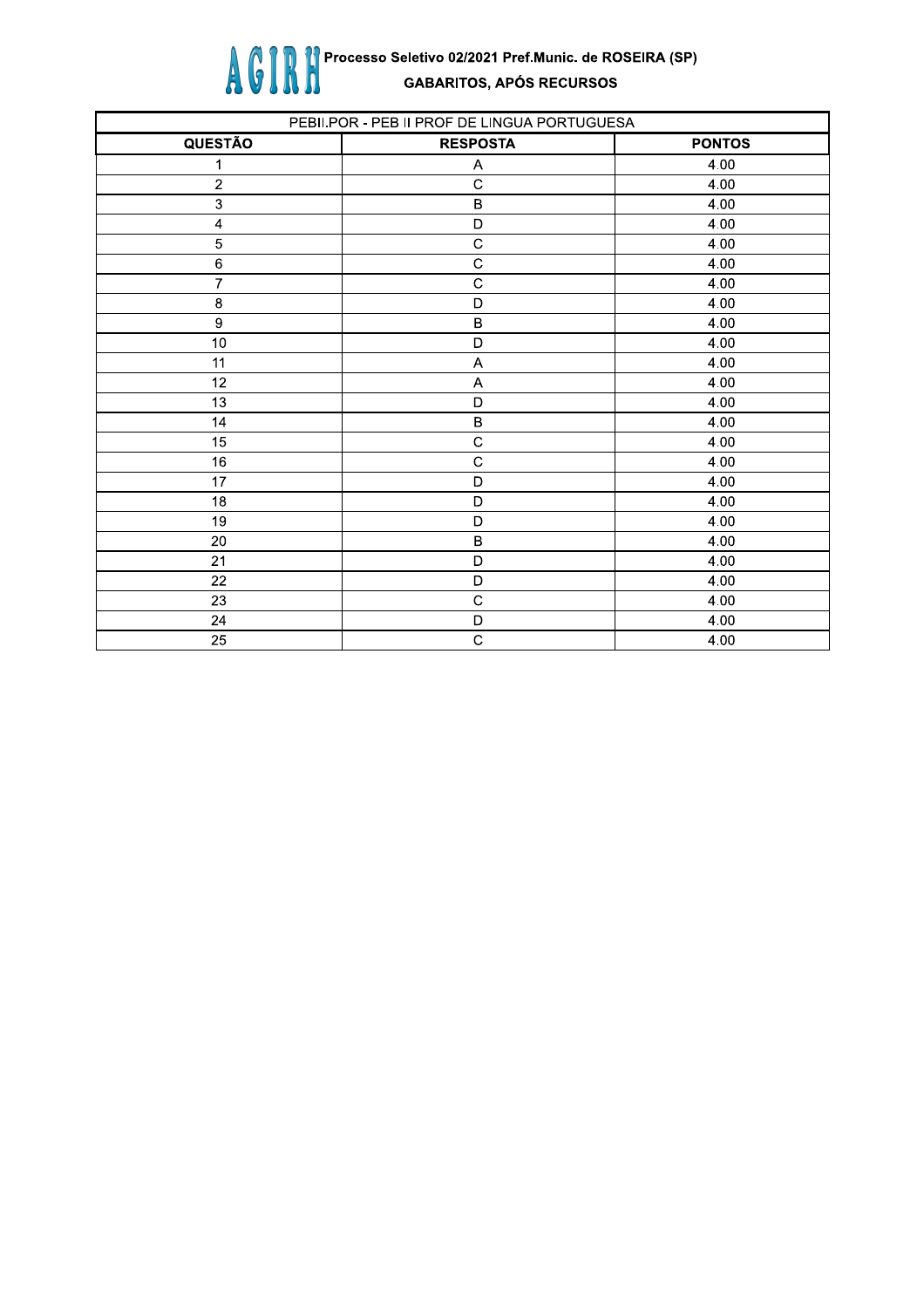

| PSICOLG - Psicólogo     |                           |               |
|-------------------------|---------------------------|---------------|
| <b>QUESTÃO</b>          | <b>RESPOSTA</b>           | <b>PONTOS</b> |
| 1                       | D                         | 4.00          |
| $\sqrt{2}$              | $\boldsymbol{\mathsf{A}}$ | 4.00          |
| $\mathsf 3$             | $\sf B$                   | 4.00          |
| $\overline{\mathbf{A}}$ | $\mathsf{C}$              | 4.00          |
| 5                       | $\sf B$                   | 4.00          |
| $\,6$                   | $\sf B$                   | 4.00          |
| $\overline{7}$          | $\boldsymbol{\mathsf{A}}$ | 4.00          |
| $\bf 8$                 | $\sf B$                   | 4.00          |
| $\boldsymbol{9}$        | $\overline{C}$            | 4.00          |
| 10                      | $\mathsf D$               | 4.00          |
| 11                      | $\boldsymbol{\mathsf{A}}$ | 4.00          |
| 12                      | $\mathsf D$               | 4.00          |
| 13                      | $\overline{c}$            | 4.00          |
| 14                      | A                         | 4.00          |
| 15                      | $\mathsf D$               | 4.00          |
| $\overline{16}$         | A                         | 4.00          |
| 17                      | A                         | 4.00          |
| 18                      | $\mathsf D$               | 4.00          |
| 19                      | $\mathsf D$               | 4.00          |
| $20\,$                  | $\mathsf D$               | 4.00          |
| 21                      | $\sf B$                   | 4.00          |
| 22                      | $\boldsymbol{\mathsf{A}}$ | 4.00          |
| 23                      | $\mathsf D$               | 4.00          |
| 24                      | A                         | 4.00          |
| $\overline{25}$         | $\overline{C}$            | 4.00          |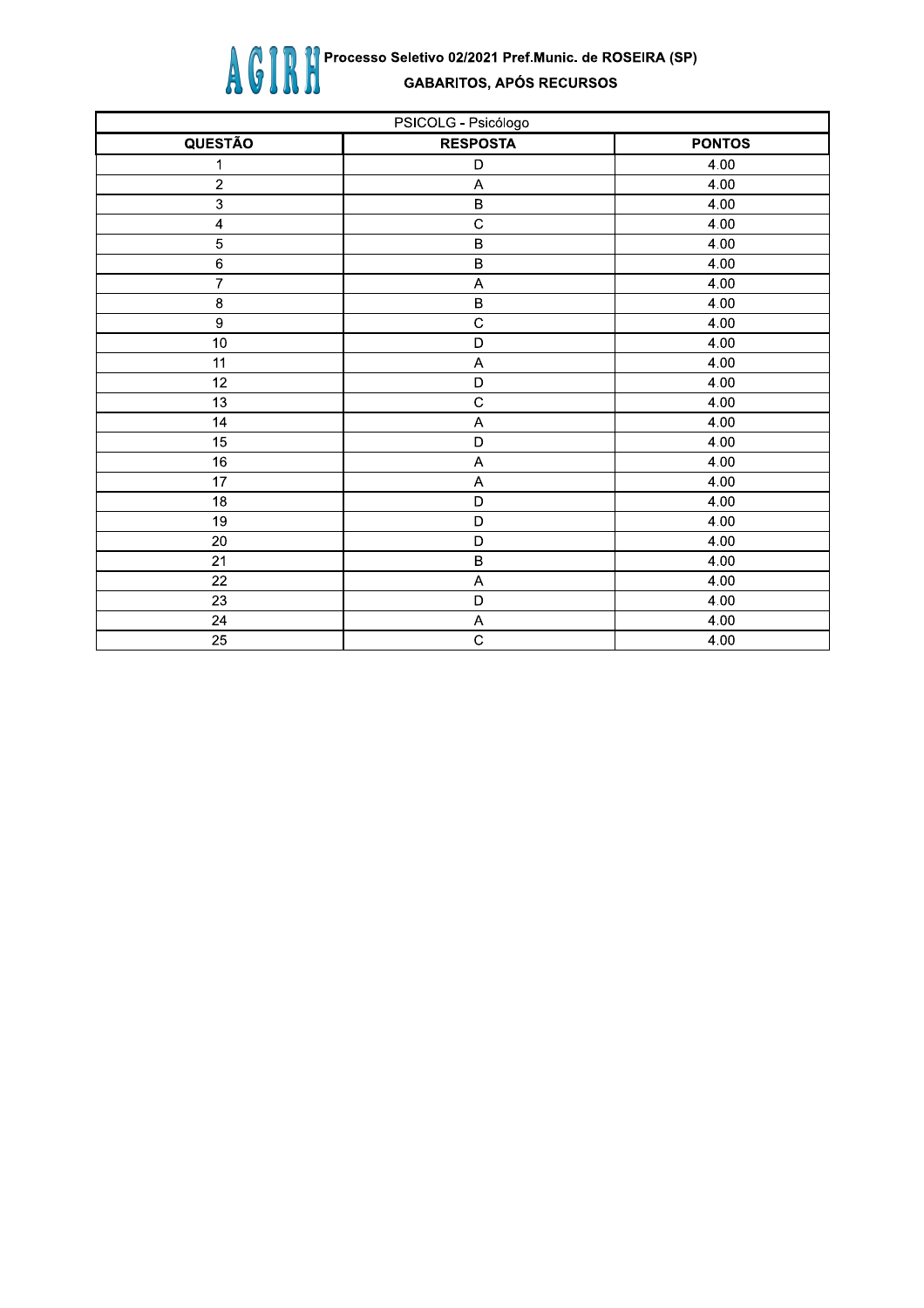

| TECENFE - TÉCNICO DE ENFERMAGEM * (TARDE) |                 |               |
|-------------------------------------------|-----------------|---------------|
| <b>QUESTÃO</b>                            | <b>RESPOSTA</b> | <b>PONTOS</b> |
| 1                                         | D               | 4.00          |
| $\boldsymbol{2}$                          | $\sf B$         | 4.00          |
| $\ensuremath{\mathsf{3}}$                 | $\mathbf C$     | 4.00          |
| 4                                         | $\sf B$         | 4.00          |
| $\mathbf 5$                               | A               | 4.00          |
| $\,6\,$                                   | $\sf B$         | 4.00          |
| $\overline{7}$                            | A               | 4.00          |
| $\bf8$                                    | D               | 4.00          |
| $\boldsymbol{9}$                          | $\mathbf C$     | 4.00          |
| $10\,$                                    | $\sf B$         | 4.00          |
| 11                                        | D               | 4.00          |
| 12                                        | D               | 4.00          |
| 13                                        | $\mathbf C$     | 4.00          |
| 14                                        | Α               | 4.00          |
| 15                                        | D               | 4.00          |
| 16                                        | A               | 4.00          |
| 17                                        | D               | 4.00          |
| 18                                        | $\sf B$         | 4.00          |
| 19                                        | A               | 4.00          |
| 20                                        | D               | 4.00          |
| 21                                        | $\mathbf C$     | 4.00          |
| 22                                        | $\mathbf C$     | 4.00          |
| 23                                        | A               | 4.00          |
| 24                                        | $\sf B$         | 4.00          |
| 25                                        | D               | 4.00          |